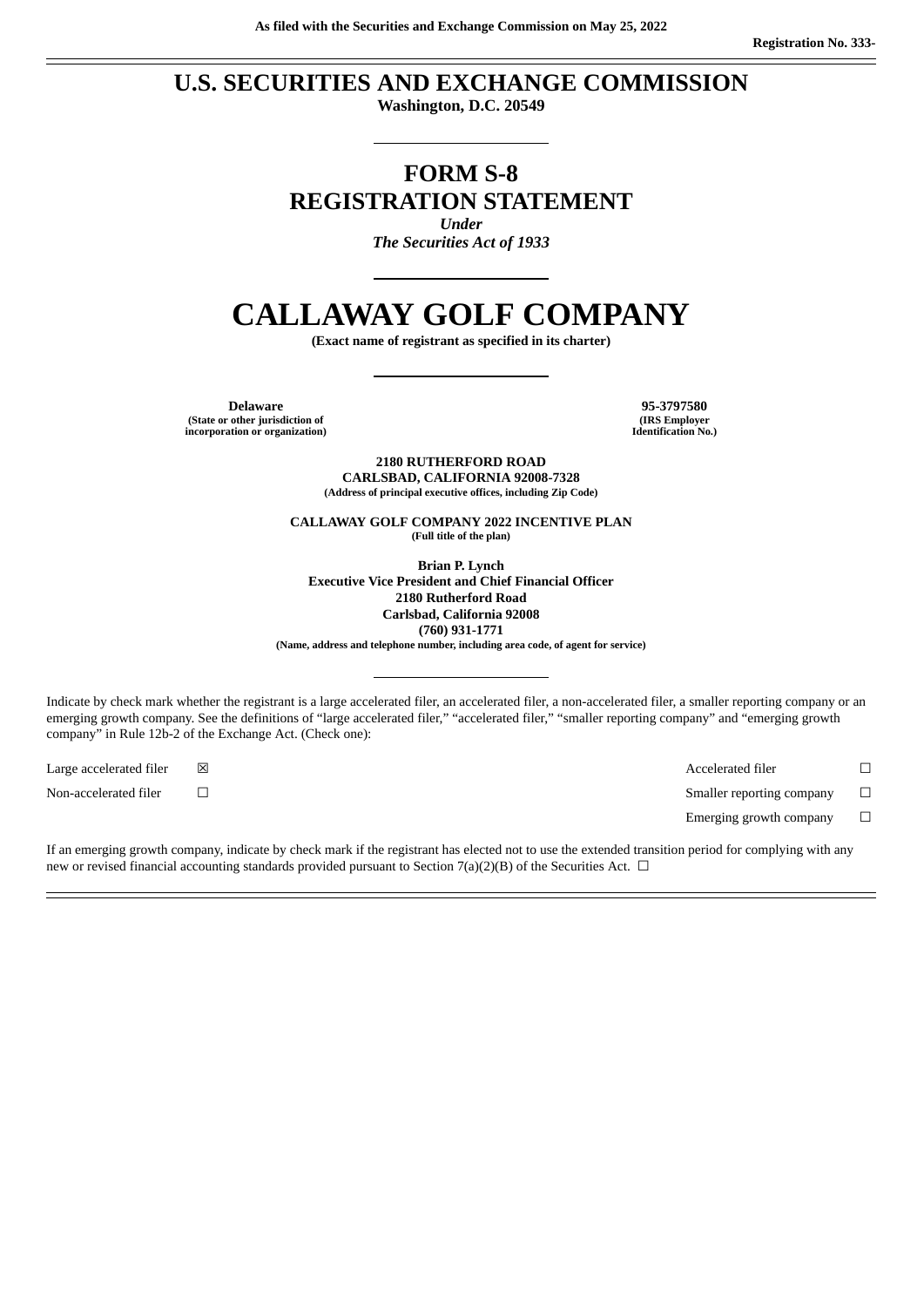### **INTRODUCTION**

This Registration Statement on Form S-8 is filed by Callaway Golf Company, a Delaware corporation (the "Company" or the "Registrant"), relating to the registration of 15,974,662 shares of the Company's common stock, par value \$0.01 per share (the "Common Stock"), that may become issuable under the Callaway Golf Company 2022 Incentive Plan (the "2022 Plan"). The 2022 Plan provides for the grant of equity-based awards in the form of stock options, stock appreciation rights, restricted stock awards, restricted stock unit awards, dividend equivalent awards, performance shares and performance units and other stock-based awards.

### **PART I**

### **INFORMATION REQUIRED IN THE SECTION 10(a) PROSPECTUS**

The information called for in Part I of Form S-8 is not being filed with or included in this Form S-8 (by incorporation by reference or otherwise) in accordance with the rules and regulations of the Securities and Exchange Commission (the "Commission"). The documents containing the information specified in Part I will be delivered to the participants in the 2022 Plan as required by Rule 428(b)(1).

#### **PART II**

### **INFORMATION REQUIRED IN THE REGISTRATION STATEMENT**

### **ITEM 3. INCORPORATION OF DOCUMENTS BY REFERENCE.**

The following documents, which have previously been filed by the Company with the Commission, are hereby incorporated into this Registration Statement:

- (a) The Company's Annual Report on [Form](http://www.sec.gov/ix?doc=/Archives/edgar/data/837465/000083746522000005/ely-20211231.htm) 10-K for the year ended December 31, 2021, filed with the Commission on March 1, 2022;
- (b) The Company's Quarterly Report on [Form](http://www.sec.gov/ix?doc=/Archives/edgar/data/837465/000083746522000010/ely-20220331.htm) 10-Q, filed with the Commission on May 10, 2022;
- (c) The Company's Current Report on  $\frac{1}{2}$  [Form](http://www.sec.gov/ix?doc=/Archives/edgar/data/837465/000119312522076046/d322302d8k.htm) 8-K, filed with the Commission on March 15, 2022, and
- (d) The description of the Common Stock contained in the Company's Registration Statement on Form S-1 filed December 16, 1991 (Registration No. 33-53732), including any amendment or report filed for the purpose of updating such description.

In addition, all reports and other documents filed by the Registrant pursuant to Sections 13(a), 13(c), 14 or 15(d) of the Securities Exchange Act of 1934, as amended (the "Exchange Act"), subsequent to the date of this Registration Statement and prior to the filing of a post-effective amendment hereto indicating that all securities offered hereunder have been sold or all securities then remaining unsold are being deregistered, shall be deemed to be incorporated by reference herein and to be a part hereof from the date of filing of such documents.

For purposes of this Registration Statement, any document or any statement contained in a document incorporated or deemed to be incorporated herein by reference shall be deemed to be modified or superseded to the extent that a subsequently filed document or a statement contained herein or in any other subsequently filed document that also is, or is deemed to be, incorporated herein by reference modifies or supersedes such document or such statement in such document. Unless expressly incorporated into this Registration Statement, a report (or portion thereof) "furnished" on Form 8-K shall not be incorporated by reference into this Registration Statement. Any statement so modified or superseded shall not be deemed in its unmodified form to constitute a part of this Registration Statement.

### **ITEM 4. DESCRIPTION OF SECURITIES.**

Not Applicable.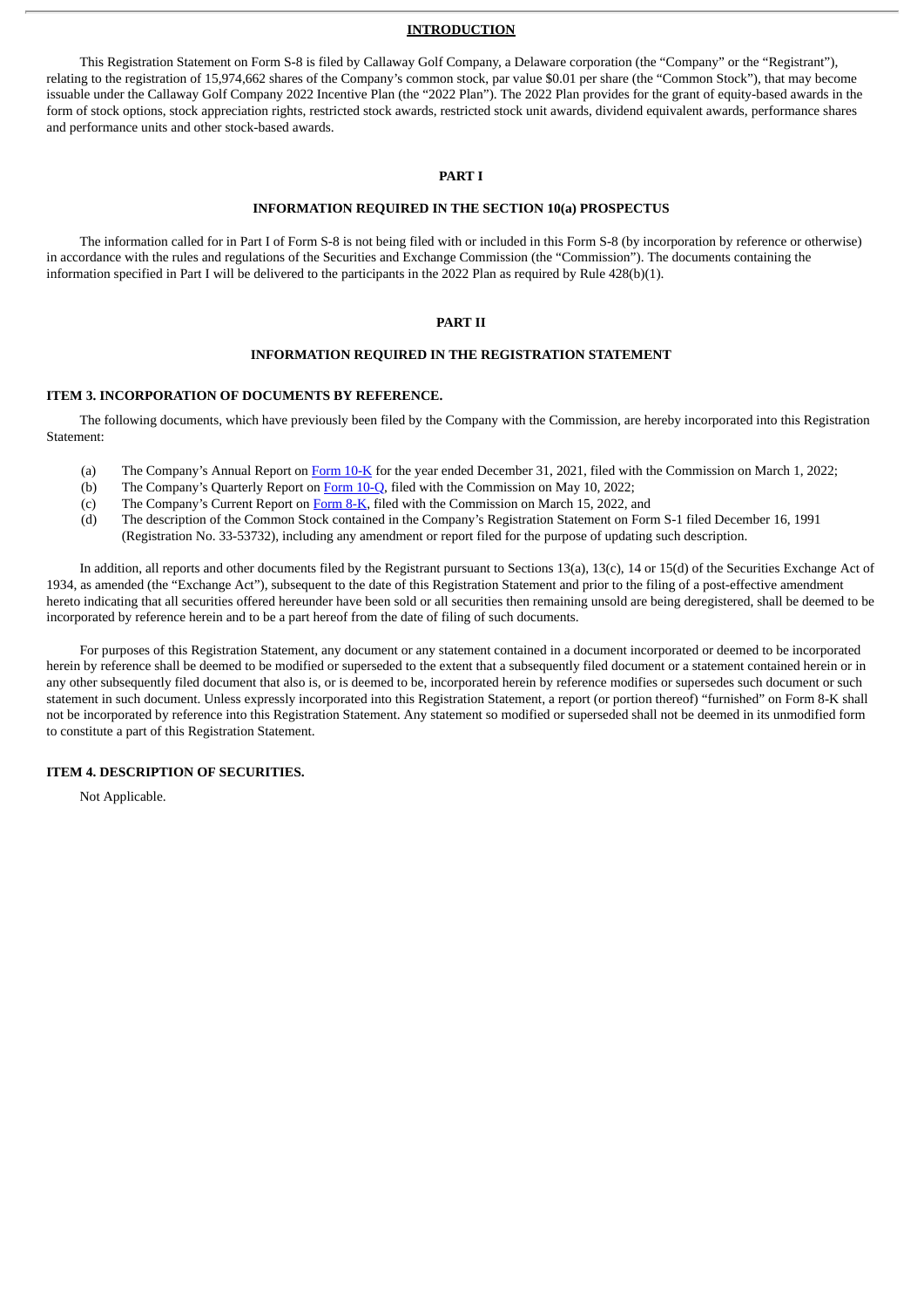### **ITEM 5. INTERESTS OF NAMED EXPERTS AND COUNSEL.**

Not Applicable.

### **ITEM 6. INDEMNIFICATION OF DIRECTORS AND OFFICERS.**

The Company is a Delaware corporation. Section 145(a) of the Delaware General Corporation Law ("DGCL") provides that a Delaware corporation may indemnify any person who was or is a party or who is threatened to be made a party to any threatened, pending or completed action, suit or proceeding, whether civil, criminal, administrative or investigative (other than an action by or in the right of the corporation) by reason of the fact that the person is or was a director, officer, employee or agent of the corporation, or is or was serving at the request of the corporation as a director, officer, employee or agent of another corporation, partnership, joint venture, trust or other enterprise, against expenses (including attorneys' fees), judgments, fines and amounts paid in settlement actually and reasonably incurred by the person in connection with such action, suit or proceeding if the person acted in good faith and in a manner the person reasonably believed to be in or not opposed to the best interests of the corporation, and, with respect to any criminal action or proceeding, had no reasonable cause to believe the person's conduct was unlawful.

Section 145(b) of the DGCL provides that a Delaware corporation may indemnify any person who was or is a party or is threatened to be made a party to any threatened, pending or completed action or suit by or in the right of the corporation to procure a judgment in its favor by reason of the fact that the person acted in any of the capacities set forth above, against expenses (including attorneys' fees) actually and reasonably incurred by the person in connection with the defense or settlement of such action or suit if the person acted in good faith and in a manner the person reasonably believed to be in or not opposed to the best interests of the corporation, except that no indemnification shall be made in respect of any claim, issue or matter as to which such person shall have been adjudged to be liable to the corporation, unless and only to the extent that the Court of Chancery or the court in which such action or suit was brought shall determine upon application that, despite the adjudication of liability but in view of all the circumstances of the case, such person is fairly and reasonably entitled to indemnity for such expenses which the Court of Chancery or such other court shall deem proper.

Further subsections of DGCL Section 145 provide that:

(1) to the extent a director or officer of a corporation has been successful on the merits or otherwise in the defense of any action, suit or proceeding referred to in subsections (a) and (b) of Section 145, or in defense of any claim, issue or matter therein, such person shall be indemnified against expenses (including attorneys' fees) actually and reasonably incurred by such person in connection therewith;

(2) indemnification provided for by Section 145 shall not be deemed exclusive of any other rights to which the indemnified party may be entitled;

(3) the indemnification and advancement of expenses provided by, or granted pursuant to, Section 145 shall, unless otherwise provided when authorized or ratified, continue as to a person who has ceased to be a director, officer, employee or agent and shall inure to the benefit of such person's heirs, executors and administrators; and

(4) the corporation shall have the power to purchase and maintain insurance on behalf of any person who is or was a director, officer, employee or agent of the corporation, or is or was serving at the request of the corporation as a director, officer, employee or agent of another corporation, partnership, joint venture, trust or other enterprise, against any liability asserted against such person and incurred by such person in any such capacity, or arising out of such person's status as such, whether or not the corporation would have the power to indemnify such person against such liability under Section 145.

Section 145 of the DGCL makes provision for the indemnification of officers and directors in terms sufficiently broad to indemnify officers and directors of the Company under certain circumstances from liabilities (including reimbursement for expenses incurred) arising under the Securities Act of 1933, as amended. The Company's restated certificate of incorporation and bylaws provide, in effect, that, to the fullest extent and under the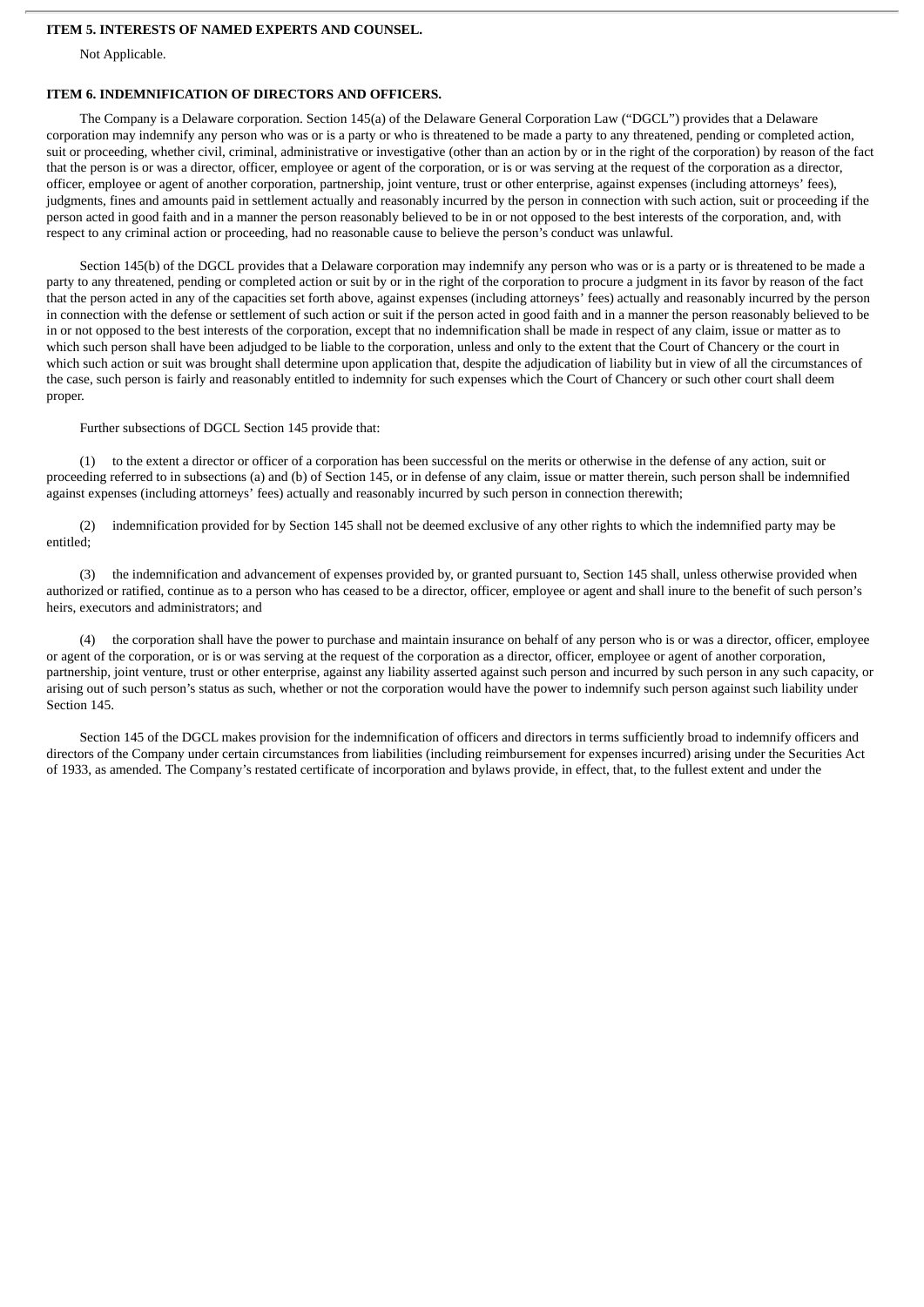circumstances permitted by Section 145 of the DGCL, the Company will indemnify any person (and the estate of any person) who was or is a party or is threatened to be made a party to any threatened, pending or completed action, suit or proceeding, whether civil, criminal, administrative or investigative, by reason of the fact that he or she is or was a director or officer of the Company or is or was serving at the request of the Company as a director or officer of another corporation or enterprise. The Company may, in its discretion, similarly indemnify its employees and agents.

The Company's restated certificate of incorporation relieves its directors from monetary damages to the Company or its stockholders for breach of such director's fiduciary duty as a director to the fullest extent permitted by the DGCL. Section 102(b)(7) of the DGCL provides that a corporation's certificate of incorporation may contain a provision eliminating or limiting the personal liability of a director to the corporation or its stockholders for monetary damages for breach of fiduciary duty as a director, provided that such provision shall not eliminate or limit the liability of a director (i) for any breach of the director's duty of loyalty to the corporation or its stockholders, (ii) for acts or omissions not in good faith, or which involve intentional misconduct or a knowing violation of law, (iii) under Section 174 of the DGCL, or (iv) for any transaction from which the director derived an improper personal benefit.

The Company has entered into indemnification agreements with its non-employee directors that require the Company to indemnify such persons against all expense, liability and loss (including attorneys' fees), judgments, fines and amounts paid in settlement which are actually incurred in connection with any threatened, pending or completed action, suit or other proceeding, whether civil, criminal, administrative or investigative to which such person is, was or is threatened to be made a party or witness or other participant in, by reason of the fact that such person is or was a director of the Registrant, or is or was serving at the request of the Registrant as a director, officer, employee or agent of another corporation, partnership, joint venture, trust or other enterprise, in connection with such action, suit or proceeding if such person acted in good faith and in a manner such person reasonably believed to be in or not opposed to the best interests of the Company (and its stockholders in the case of an action by or in the right of the Company), and, with respect to any criminal action or proceeding, had no reasonable cause to believe such person's conduct was unlawful and provided, further, that the Company has determined that such indemnification is otherwise permitted by applicable law. The indemnification agreements also set forth certain procedures that will apply in the event of a claim for indemnification thereunder.

The Company currently maintains an insurance policy which, within the limits and subject to the terms and conditions thereof, covers certain expenses and liabilities that may be incurred by directors and officers in connection with proceedings that may be brought against them as a result of an act or omission committed or suffered while acting as a director or officer of the Company.

### **ITEM 7. EXEMPTION FROM REGISTRATION CLAIMED.**

Not Applicable.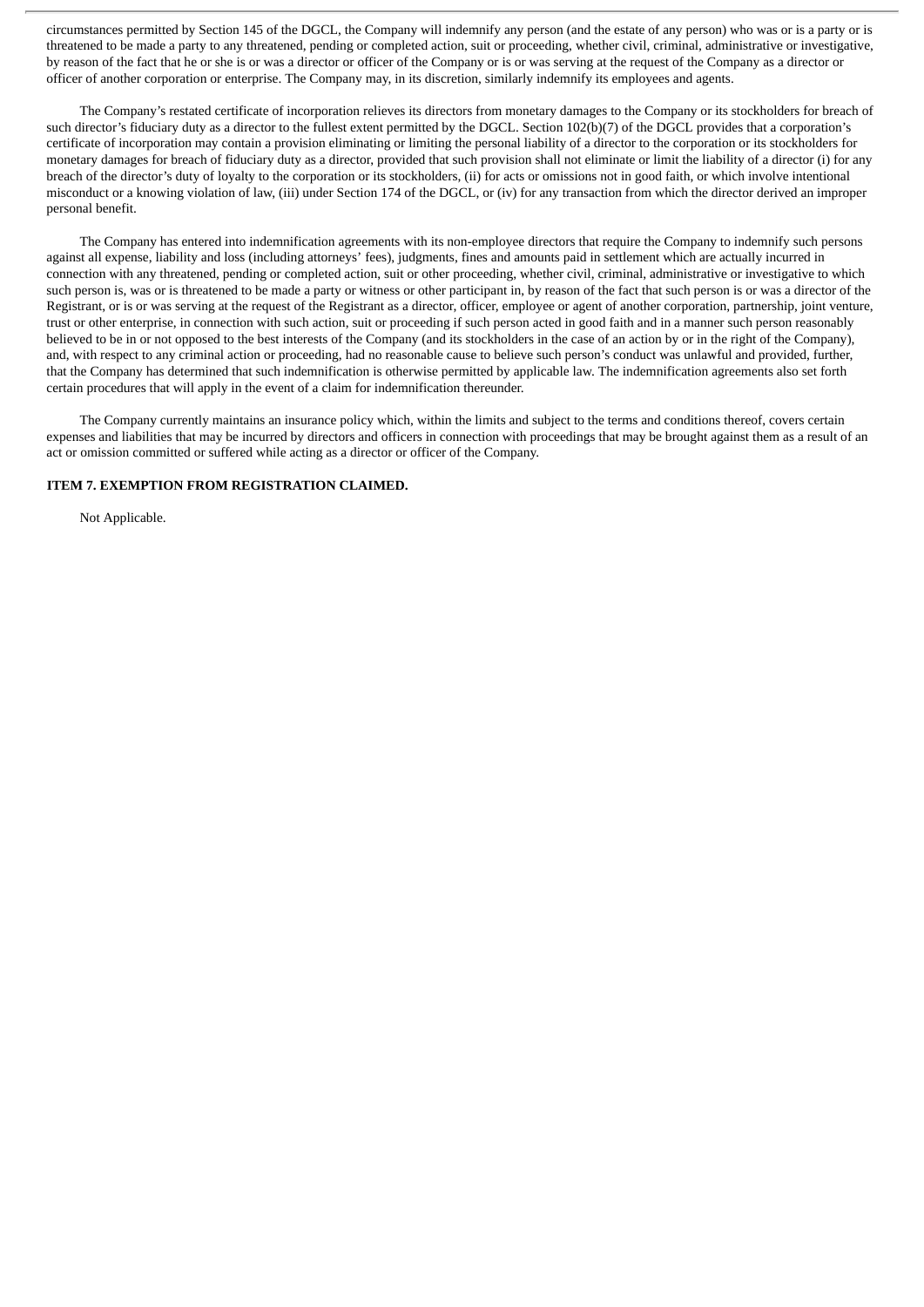### **ITEM 8. EXHIBITS.**

| <b>Exhibit</b><br>Number | <b>Exhibit Description</b>                                                                                                                                                                                                                                                                                                          |
|--------------------------|-------------------------------------------------------------------------------------------------------------------------------------------------------------------------------------------------------------------------------------------------------------------------------------------------------------------------------------|
| $3.1+$                   | Second Restated Certificate of Incorporation of Callaway Golf Company, incorporated herein by this reference to Exhibit 3.2 to Callaway's<br>Current Report on Form 8-K, as filed with the Commission on May 20, 2021 (file no. 1-10962).                                                                                           |
| $3.2+$                   | Seventh Amended and Restated Bylaws of Callaway Golf Company, as amended and restated as of May 12, 2020, incorporated herein by<br>this reference to Exhibit 3.4 to Callaway's Current Report on Form 8-K, as filed with the Commission on May 15, 2020 (file no. 1-10962).                                                        |
| $4.1+$                   | Form of Specimen Stock Certificate for Common Stock, incorporated herein by this reference to Exhibit 4.1 to Callaway's Current Report<br>on Form 8-K, as filed with the Commission on June 15, 2009 (file no. 1-10962).                                                                                                            |
| $4.2+$                   | Description of Registrant's Securities Registered Pursuant to Section 12 of the Securities Exchange Act of 1934, incorporated herein by<br>this reference to Exhibit 4.2 to Callaway's Annual Report on Form 10-K for the fiscal year ended December 31, 2021, as filed with the<br>Commission on March 1, 2022 (file no. 1-10962). |
| 5.1                      | Opinion of Latham & Watkins LLP                                                                                                                                                                                                                                                                                                     |
| $10.1$ <sup>*</sup>      | Callaway Golf Company 2022 Incentive Plan, incorporated herein by reference to Appendix B to Callaway's Definitive Proxy Statement,<br>as defined with the Commission on April 8, 2022 (file no. 1-10962)                                                                                                                           |
| $10.2*$                  | Form of Performance Unit Grant Agreement under the Callaway Golf Company 2022 Incentive Plan                                                                                                                                                                                                                                        |
| $10.3*$                  | Form of Restricted Stock Unit Grant Agreement under the Callaway Golf Company 2022 Incentive Plan                                                                                                                                                                                                                                   |
| 23.1                     | Consent of Latham & Watkins LLP (included in Exhibit 5.1)                                                                                                                                                                                                                                                                           |
| 23.2                     | <b>Consent of Deloitte &amp; Touche LLP, Independent Registered Public Accounting Firm</b>                                                                                                                                                                                                                                          |
| 24.1                     | Power of Attorney (included in the signature page hereto)                                                                                                                                                                                                                                                                           |
| 107                      | <b>Calculation of Filing Fee Table</b>                                                                                                                                                                                                                                                                                              |

Previously filed

\* Indicates a contract, compensatory plan or arrangement in which the Company's directors or executive officers are eligible to participate.

### **ITEM 9. UNDERTAKINGS.**

(a) The undersigned Registrant hereby undertakes:

- (1) To file, during any period in which offers or sales are being made, a post-effective amendment to this Registration Statement:
	- (i) To include any prospectus required by Section 10(a)(3) of the Securities Act;

(ii) To reflect in the prospectus any facts or events arising after the effective date of this Registration Statement (or the most recent post-effective amendment thereof) which, individually or in the aggregate, represent a fundamental change in the information set forth in the Registration Statement. Notwithstanding the foregoing, any increase or decrease in volume of securities offered (if the total dollar value of securities offered would not exceed that which was registered) and any deviation from the low or high end of the estimated maximum offering range may be reflected in the form of prospectus filed with the Commission pursuant to Rule 424(b) if, in the aggregate, the changes in volume and price represent no more than a 20 percent change in the maximum aggregate offering price set forth in the "Calculation of Registration Fee" table in the effective Registration Statement;

(iii) To include any material information with respect to the plan of distribution not previously disclosed in the Registration Statement or any material change to such information in the Registration Statement;

*provided, however*, that: Paragraphs (1)(i) and (1)(ii) above do not apply if the Registration Statement is on Form S-8 and the information required to be included in a post-effective amendment by those paragraphs is contained in reports filed with or furnished to the Commission by the Registrant pursuant to Section 13 or Section 15(d) of the Exchange Act that are incorporated by reference in the Registration Statement.

(2) That, for the purpose of determining any liability under the Securities Act, each such post-effective amendment shall be deemed to be a new registration statement relating to the securities offered therein, and the offering of such securities at that time shall be deemed to be the initial bona fide offering thereof.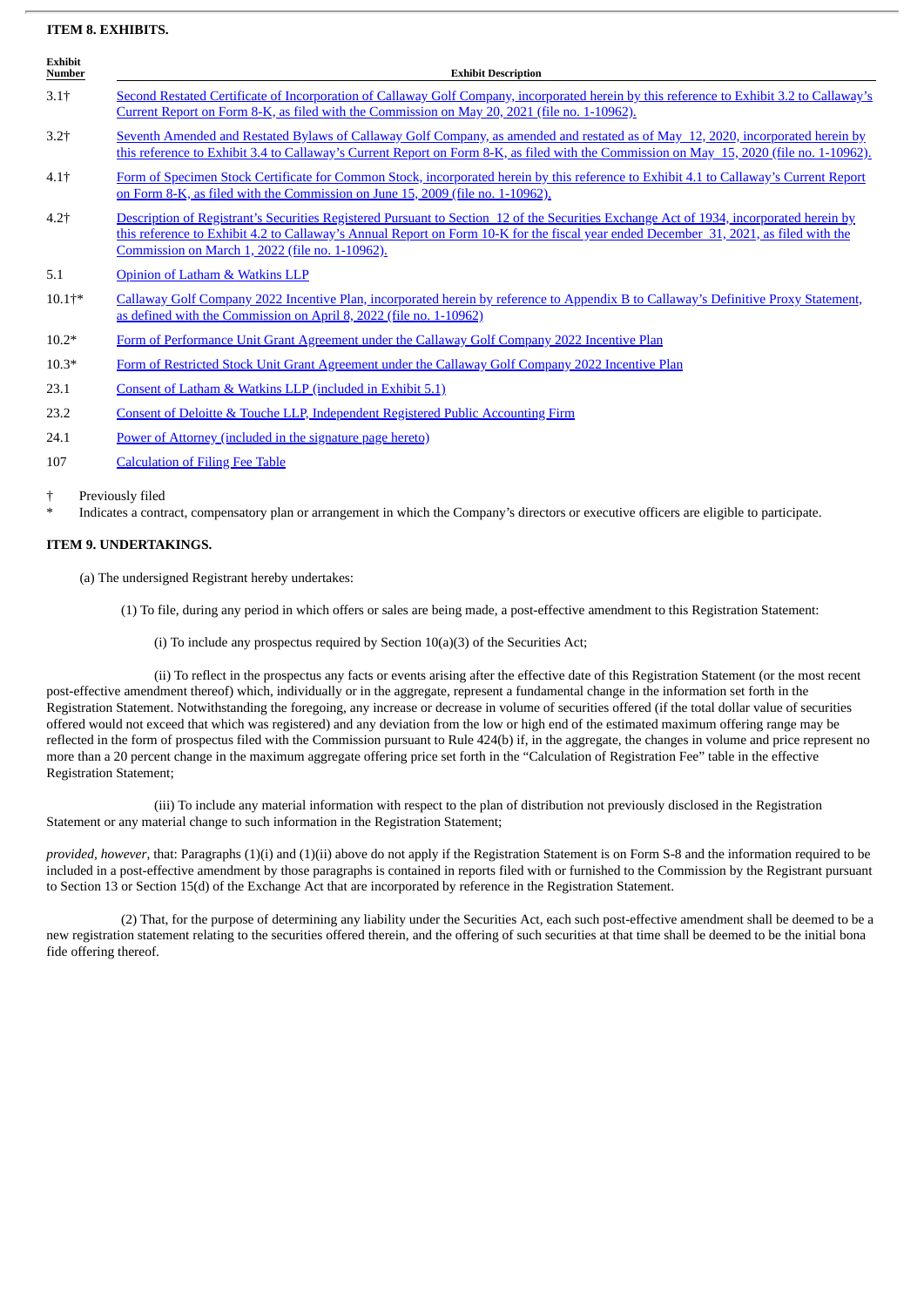(3) To remove from registration by means of a post-effective amendment any of the securities being registered which remain unsold at the termination of the offering.

(b) The undersigned Registrant hereby undertakes that, for purposes of determining any liability under the Securities Act, each filing of the Registrant's annual report pursuant to Section 13(a) or Section 15(d) of the Exchange Act (and, where applicable, each filing of an employee benefit plan's annual report pursuant to Section 15(d) of the Exchange Act) that is incorporated by reference in the Registration Statement shall be deemed to be a new registration statement relating to the securities offered therein, and the offering of such securities at the time shall be deemed to be the initial bona fide offering thereof.

(c) Insofar as indemnification for liabilities arising under the Securities Act may be permitted to directors, officers and controlling persons of the Registrant pursuant to the foregoing provisions, or otherwise, the Registrant has been advised that in the opinion of the Commission such indemnification is against public policy as expressed in the Securities Act and is, therefore, unenforceable. In the event that a claim for indemnification against such liabilities (other than the payment by the Registrant of expenses incurred or paid by a director, officer or controlling person of the Registrant in the successful defense of any action, suit or proceeding) is asserted by such director, officer or controlling person in connection with the securities being registered, the Registrant will, unless in the opinion of its counsel the matter has been settled by controlling precedent, submit to a court of appropriate jurisdiction the question whether such indemnification by it is against public policy as expressed in the Securities Act and will be governed by the final adjudication of such issue.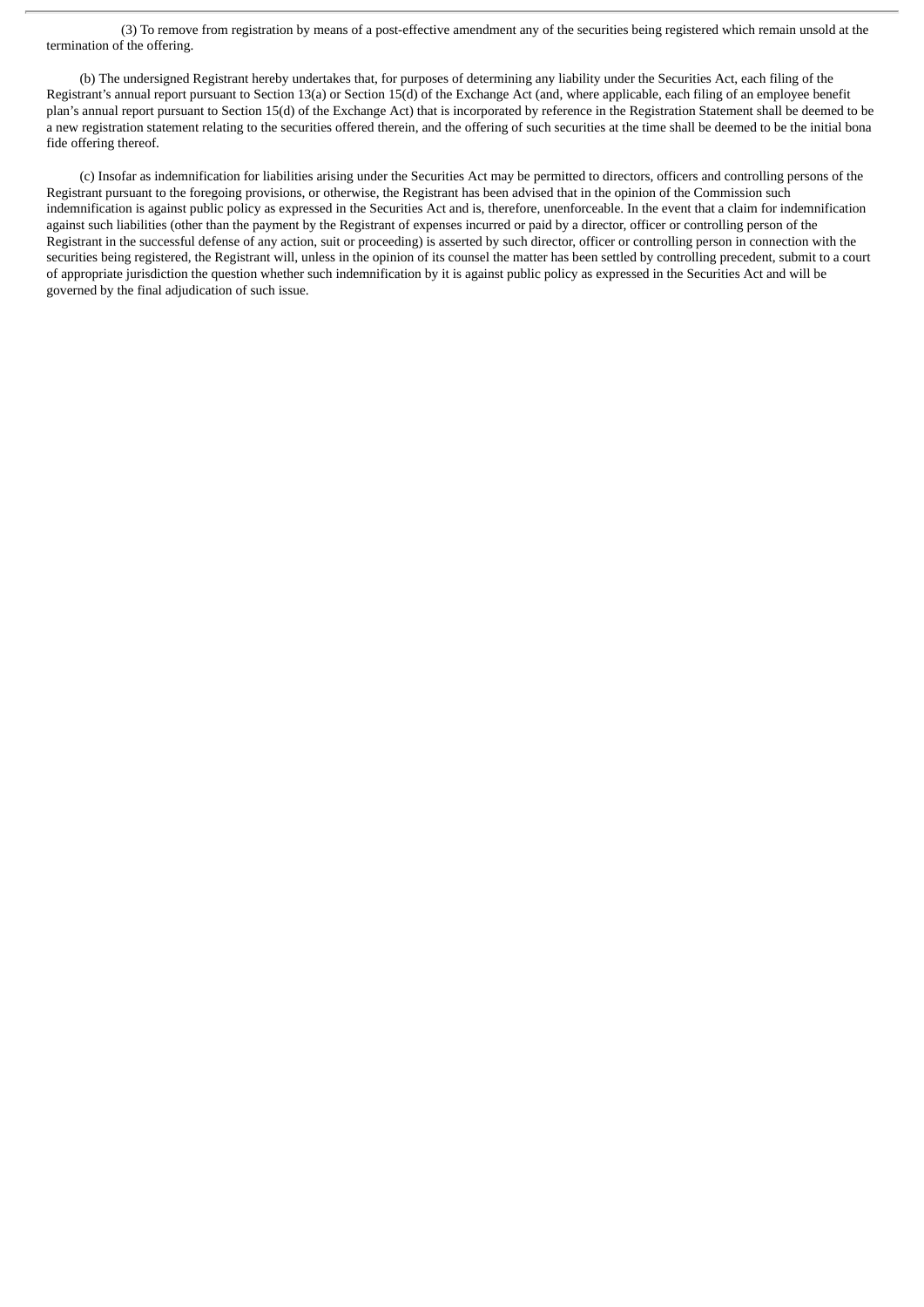**SIGNATURES**

<span id="page-6-0"></span>Pursuant to the requirements of the Securities Act of 1933, the registrant certifies that it has reasonable grounds to believe that it meets all of the requirements for filing on Form S-8 and has duly caused this registration statement to be signed on its behalf by the undersigned, thereunto duly authorized, in the city of Carlsbad, state of California, on this 25th day of May, 2022.

### CALLAWAY GOLF COMPANY

By: /s/ Brian P. Lynch

Brian P. Lynch

Executive Vice President, Chief Financial Officer

### **POWER OF ATTORNEY**

Each person whose signature appears below hereby constitutes and appoints Oliver G. Brewer III and Brian P. Lynch, and each of them acting individually, as his or her true and lawful attorneys-in-fact and agents, with full power of substitution and resubstitution, for him or her and in his or her name, place and stead, in any and all capacities, to sign any and all amendments (including post-effective amendments) to this registration statement and any and all additional registration statements pursuant to Rule 462(b) of the Securities Act of 1933, and to file the same, with all exhibits thereto, and all other documents in connection therewith, with the SEC, granting unto each said attorney-in-fact and agents full power and authority to do and perform each and every act in person, hereby ratifying and confirming all that said attorneys-in-fact and agents or either of them or their or his or her substitute or substitutes may lawfully do or cause to be done by virtue hereof.

Pursuant to the requirements of the Securities Act, this report has been signed by the following persons on behalf of the Registrant and in the capacities and on the dates indicated.

| Signature                   | Title                                                         | <b>Date</b>  |
|-----------------------------|---------------------------------------------------------------|--------------|
| /s/ Oliver G. Brewer III    | President and Chief Executive Officer and Director (Principal | May 25, 2022 |
| <b>Oliver G. Brewer III</b> | Executive Officer)                                            |              |
| /s/ Brian P. Lynch          | Executive Vice President, Chief Financial Officer (Principal  | May 25, 2022 |
| <b>Brian P. Lynch</b>       | <b>Financial Officer)</b>                                     |              |
| /s/ Jennifer Thomas         | Vice President and Chief Accounting Officer (Principal        | May 25, 2022 |
| <b>Jennifer Thomas</b>      | <b>Accounting Officer)</b>                                    |              |
|                             |                                                               |              |
| /s/ Samuel H. Armacost      | Director                                                      | May 25, 2022 |
| <b>Samuel H. Armacost</b>   |                                                               |              |
| /s/ Erik J Anderson         | Vice Chairperson of the Board                                 | May 25, 2022 |
| <b>Erik J Anderson</b>      |                                                               |              |
| /s/ Scott H. Baxter         | Director                                                      | May 25, 2022 |
| <b>Scott H. Baxter</b>      |                                                               |              |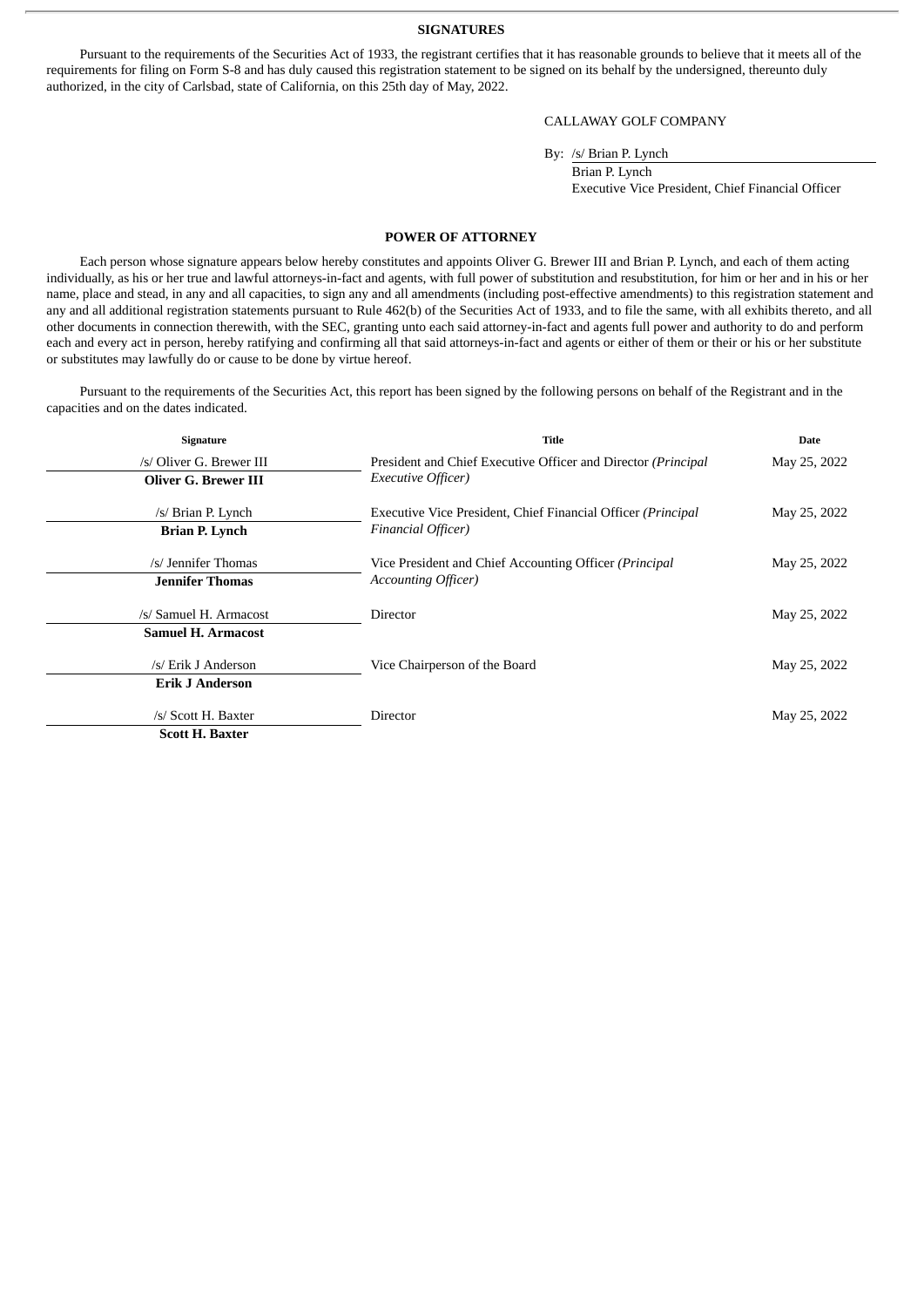| /s/ Thomas G. Dundon        | <b>Director</b>       | May 25, 2022 |
|-----------------------------|-----------------------|--------------|
| <b>Thomas G. Dundon</b>     |                       |              |
| /s/ Laura J. Flanagan       | Director              | May 25, 2022 |
| Laura J. Flanagan           |                       |              |
| /s/ Russell L. Fleischer    | Director              | May 25, 2022 |
| <b>Russell L. Fleischer</b> |                       |              |
| /s/ Bavan M. Holloway       | Director              | May 25, 2022 |
| <b>Bavan M. Holloway</b>    |                       |              |
| /s/ John F. Lundgren        | Chairman of the Board | May 25, 2022 |
| John F. Lundgren            |                       |              |
| /s/ Scott M. Marimow        | Director              | May 25, 2022 |
| <b>Scott M. Marimow</b>     |                       |              |
| /s/ Adebayo O. Ogunlesi     | Director              | May 25, 2022 |
| Adebayo O. Ogunlesi         |                       |              |
| /s/ Varsha R. Rao           | <b>Director</b>       | May 25, 2022 |
| Varsha R. Rao               |                       |              |
| /s/ Linda B. Segre          | <b>Director</b>       | May 25, 2022 |
| Linda B. Segre              |                       |              |
| /s/ Anthony S. Thornley     | Director              | May 25, 2022 |
| <b>Anthony S. Thornley</b>  |                       |              |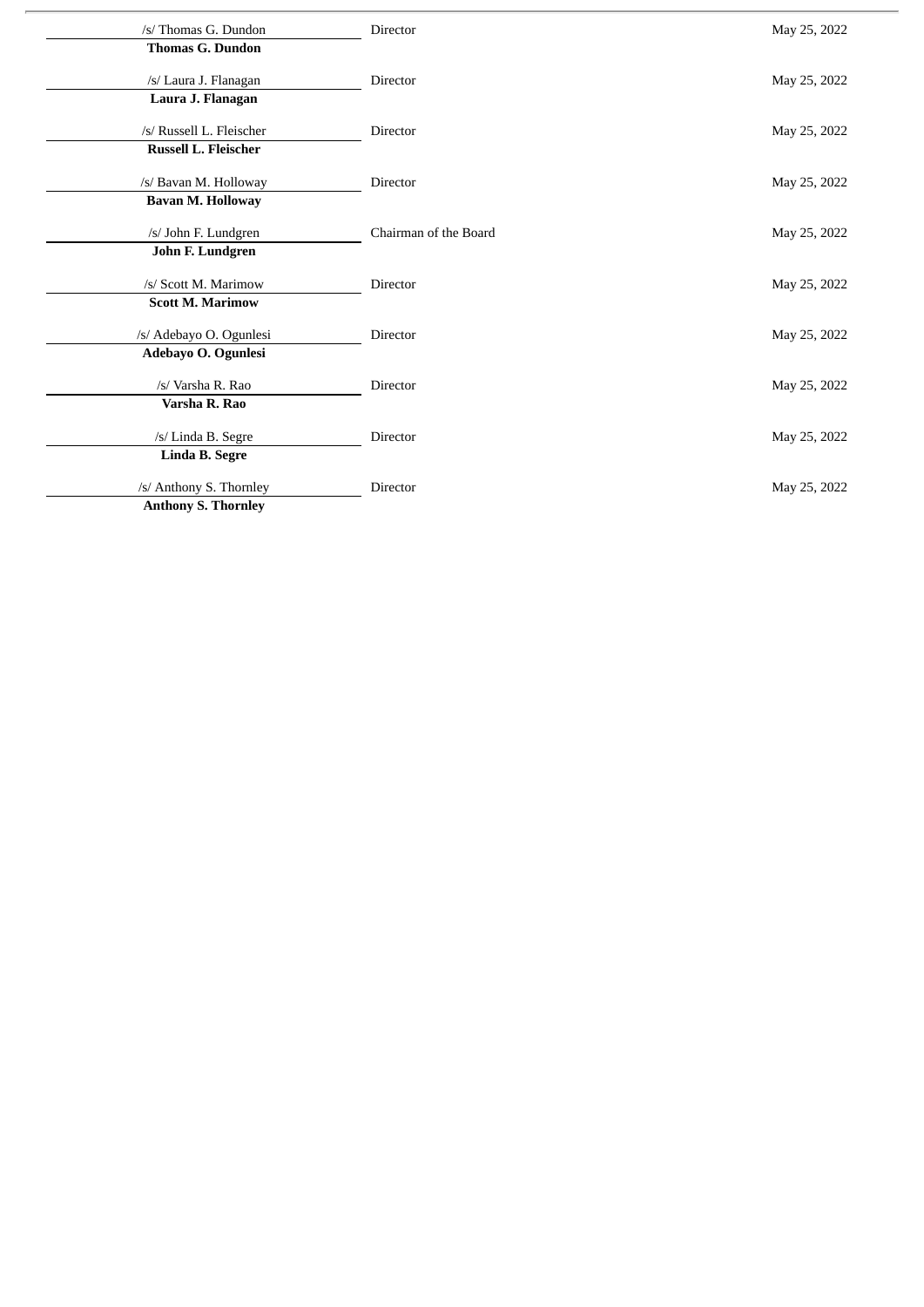### **Exhibit 5.1**

12670 High Bluff Drive San Diego, California 92130 Tel: +1.858.523.5400 Fax: +1.858.523.5450 www.lw.com

FIRM / AFFILIATE OFFICES Beijing Moscow Boston Munich

Brussels New York Chicago Paris Dubai Riyadh Düsseldorf San Diego Hamburg Seoul<br>Hong Kong Shanghai Hong Kong London Singapore Los Angeles Tokyo<br>Madrid Washir Milan

Century City Orange County May 25, 2022 **Frankfurt** San Francisco **San Francisco** San Francisco **San Francisco San Francisco** San Francisco Houston Silicon Valley Washington, D.C.

Callaway Golf Company 2180 Rutherford Road Carlsbad, CA 92008

Re: Registration Statement on Form S-8; 15,974,662 shares of common stock of Callaway Golf Company, \$0.01 par value per share

To the addressees set forth above:

We have acted as special counsel to Callaway Golf Company, a Delaware corporation (the "*Company*"), in connection with the registration by the Company of an aggregate of 15,974,662 shares (the "*Shares*") of common stock of the Company, \$0.01 par value per share, which may become issuable under the Callaway Golf Company 2022 Incentive Plan (the "*Plan*"). The Shares are included in a registration statement on Form S-8 under the Securities Act of 1933, as amended (the "*Act*"), filed with the Securities and Exchange Commission (the "*Commission*") on May 25, 2022 (the "*Registration Statement*"). This opinion is being furnished in connection with the requirements of Item 601(b)(5) of Regulation S-K under the Act, and no opinion is expressed herein as to any matter pertaining to the contents of the Registration Statement or the related prospectus, other than as expressly stated herein with respect to the issuance of the Shares.

As such counsel, we have examined such matters of fact and questions of law as we have considered appropriate for purposes of this letter. With your consent, we have relied upon certificates and other assurances of officers of the Company and others as to factual matters without having independently verified such factual matters. We are opining herein as to the General Corporation Law of the State of Delaware (the "*DGCL*"), and we express no opinion with respect to any other laws.

Subject to the foregoing and the other matters set forth herein, it is our opinion that, as of the date hereof, when the Shares shall have been duly registered on the books of the transfer agent and registrar therefor in the name or on behalf of the recipients and have been issued by the Company for legal consideration of not less than par value in the circumstances contemplated by the Plan, assuming in each case that the individual issuances, grants or awards under the Plan are duly authorized by all necessary corporate action and duly issued, granted or awarded and exercised in accordance with the requirements of law and the Plan (and the agreements and

### <span id="page-8-0"></span>**LATHAM&WATKINSLLP**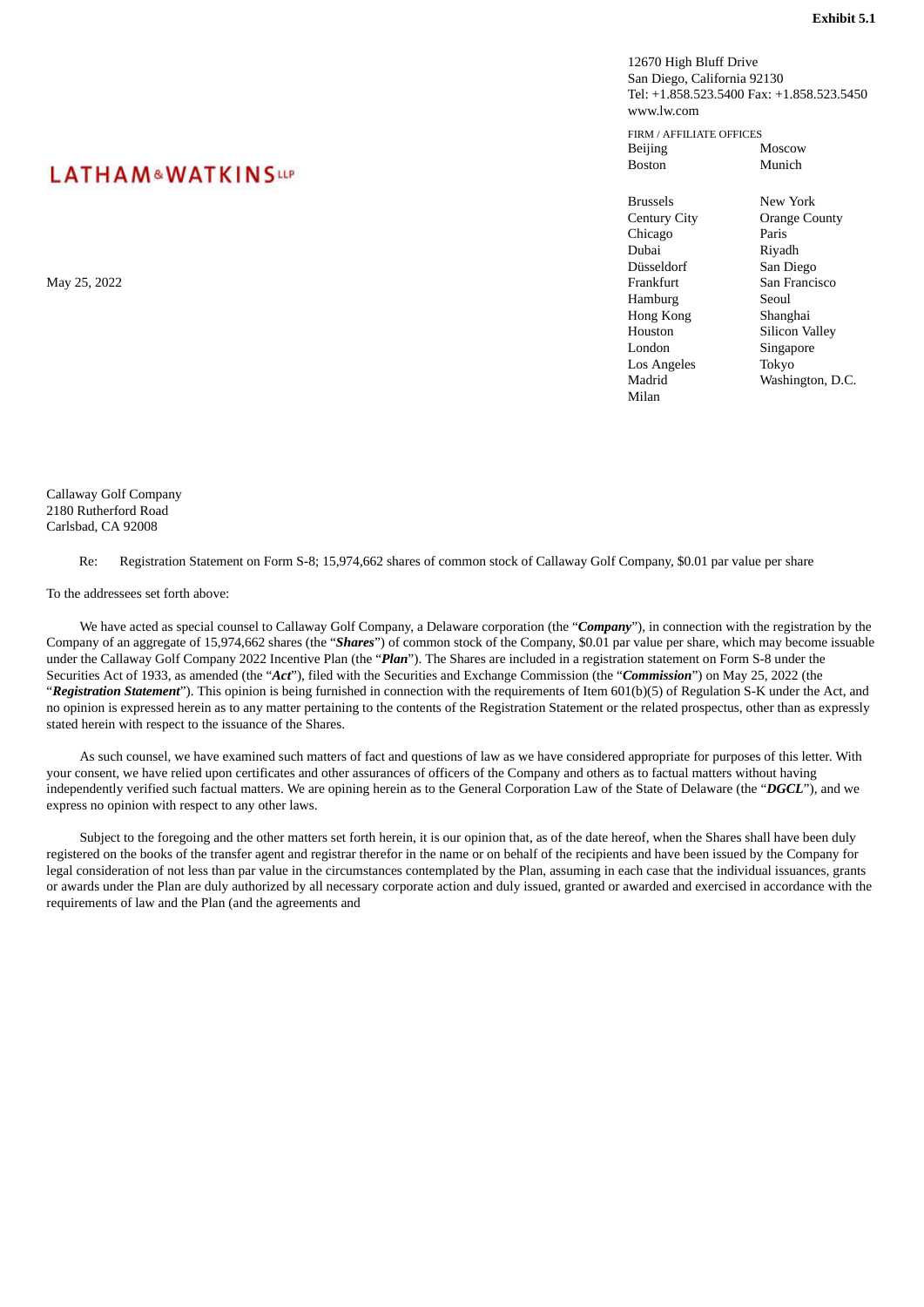### **LATHAM&WATKINSWP**

awards duly adopted thereunder and in accordance therewith), the issuance and sale of the Shares will have been duly authorized by all necessary corporate action of the Company, and the Shares will be validly issued, fully paid and nonassessable. In rendering the foregoing opinion, we have assumed that the Company will comply with all applicable notice requirements regarding uncertificated shares provided in the DGCL.

This opinion is for your benefit in connection with the Registration Statement and may be relied upon by you and by persons entitled to rely upon it pursuant to the applicable provisions of the Act. We consent to your filing this opinion as an exhibit to the Registration Statement. In giving such consent, we do not thereby admit that we are in the category of persons whose consent is required under Section 7 of the Act or the rules and regulations of the Commission thereunder.

Very truly yours,

/s/ Latham & Watkins LLP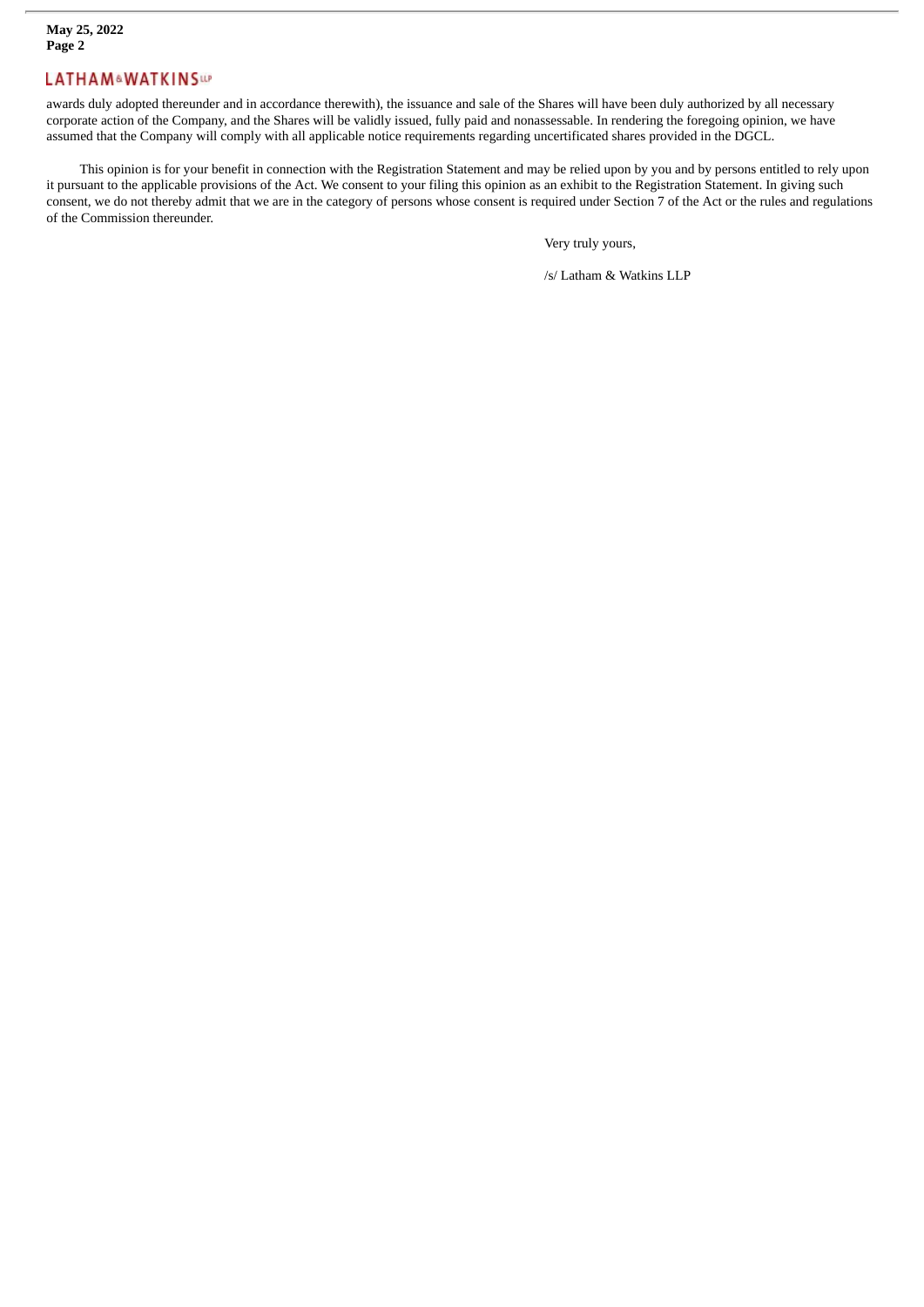Number of Performance Stock Units: Plan: *2022 Incentive Plan*

<span id="page-10-0"></span>CALLAWAY GOLF COMPANY, a Delaware corporation (the "**Company**"), has elected to grant to you, Recipient named above, a performance stock unit award subject to the restrictions and on the terms and conditions set forth below, in consideration for your services to the Company. Terms not otherwise defined in this Performance Stock Unit Grant Agreement ("**Agreement**") will have the meanings ascribed to them in the Plan identified above (the "**Plan**").

- **1. Governing Plan.** Recipient hereby acknowledges receipt of a copy of the Plan and the prospectus for the Plan (the "**Plan Prospectus**"). This Performance Stock Unit Grant is subject in all respects to the applicable provisions of the Plan, which are incorporated herein by this reference. In the case of any conflict between the provisions of the Plan and this Agreement, the provisions of the Plan will control.
- **2. Grant of Performance Stock Units.** Effective as of the Effective Grant Date identified above, the Company has granted and issued to Recipient the Number of Performance Stock Units with respect to the Company's Common Stock identified above (the "**PSUs**"), representing an unfunded, unsecured promise of the Company to deliver shares of Common Stock in the future, subject to the claims of the Company's creditors and the terms, conditions and restrictions set forth in this Agreement. Nothing contained in this Agreement, and no action taken pursuant to its provisions, will create or be construed to create a trust of any kind or a fiduciary relationship between Recipient and the Company or any other person.
- **3. Restrictions on the PSUs.** The PSUs are subject to the following restrictions:
	- **(a) No Transfer.** The PSUs and the shares of Common Stock they represent may not be sold, assigned, transferred, pledged, hypothecated or otherwise disposed of or encumbered until shares are actually issued, and any additional requirements or restrictions contained in this Agreement have been satisfied, terminated or waived by the Company in writing.
	- **(b) Cancellation of Unvested Shares.** In the event Recipient ceases to provide "Continuous Service" (as defined below) for any reason before the PSUs vest pursuant to paragraph 4 and the restrictions set forth in paragraph 3 expire, this award shall be cancelled with respect to any then unvested PSUs and no additional shares of Common Stock shall vest; provided, however, that the Committee may, in its discretion, determine not to cancel and void all or part of such unvested award, in which case the Committee may impose whatever conditions it considers appropriate with respect to such portion of the unvested award.

For purposes of this Agreement, "**Continuous Service**" means that Recipient's service with the Company or its "parent" or "subsidiary" as such terms are defined in Rule 405 of the Securities Act (each an "**Affiliate**" and together "**Affiliates**"), whether as an employee, Director or Consultant, is not interrupted or terminated. The Committee shall have the authority to determine the time or times at which "parent" or "subsidiary" status is determined within the foregoing definition of Affiliate. A change in the capacity in which Recipient renders service to the Company or an Affiliate as an employee, Consultant or Director or a change in the entity for which Recipient renders such service, provided that there is no interruption or termination of Recipient's service with the Company or an Affiliate, shall not terminate a Recipient's Continuous Service. For example, a change in status from an employee of the Company to a Consultant of a subsidiary or to a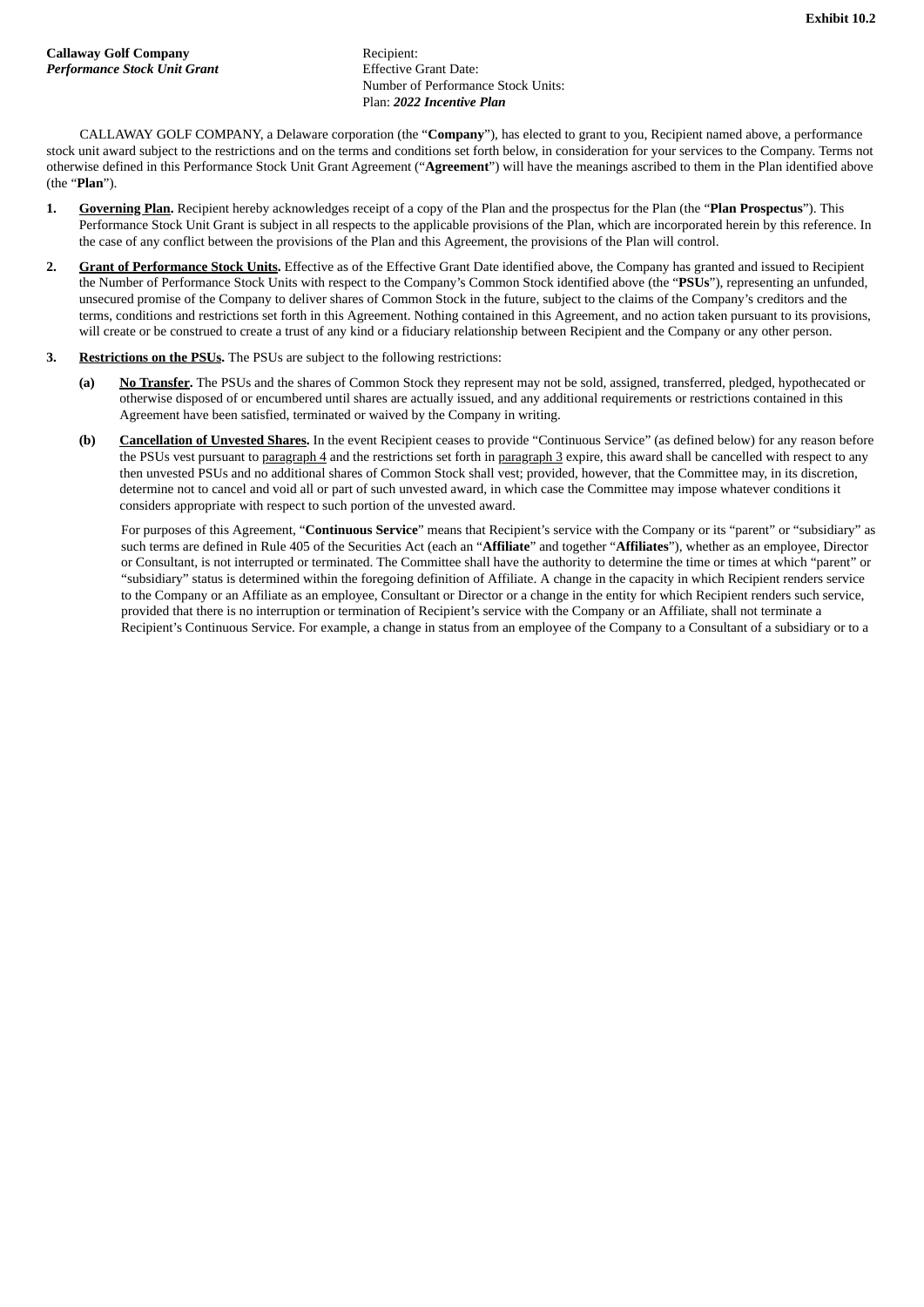Director shall not constitute an interruption of Continuous Service. To the extent permitted by law, the Committee, in its sole discretion, may determine whether Continuous Service shall be considered interrupted in the case of any leave of absence approved by that party, including sick leave, military leave or any other personal leave. Notwithstanding the foregoing, a leave of absence shall be treated as Continuous Service for purposes of vesting in the PSU only to such extent as may be provided in the Company's leave of absence policy, in the written terms of any leave of absence agreement or policy applicable to Recipient, or as otherwise required by law.

- **4. Lapse of Restrictions.** The restrictions imposed under paragraph 3 will lapse and expire, and the PSUs will vest, in accordance with the following:
	- **(a) Vesting Schedule.** Subject to earlier cancellation, and subject to the accelerated vesting provisions, if any, set forth in any agreement between Recipient and the Company or its Affiliate, as the same may be amended, modified, extended or renewed from time to time, the restrictions imposed under paragraph 3 will lapse and be removed with respect to the number of PSUs in accordance with the vesting schedule set forth in Exhibit B (the "**Vesting Schedule**").

The Committee, however, may, in its discretion, accelerate the Vesting Schedule (in which case, the Committee may impose whatever conditions it considers appropriate on the accelerated portion).

In addition, in the event of a Change in Control, the Committee shall provide that either: (i) the PSUs subject to this Agreement will continue, or be assumed or replaced with an equivalent award by the successor or acquiring corporation (if any), which continuation, assumption or replacement will be binding on Recipient; or (ii) if the PSUs are not continued, assumed or replaced, then the restrictions imposed under paragraph 3 shall lapse and be removed and the PSUs shall be deemed to have vested immediately prior to the Change in Control at the target performance level. In the event that the PSUs covered by this Agreement are continued, assumed or replaced pursuant to clause (i) of the preceding sentence in connection with a Change in Control, then (A) the PSUs shall continue under the same terms and conditions or shall continue under the same terms and conditions with respect to shares of a successor company that may be issued in exchange or settlement of such PSUs in connection with a Change in Control and (B) upon Recipient's involuntary termination of Continuous Service with the Company and/or the successor or acquiring corporation (if any) without Substantial Cause, or upon Recipient's resignation with Good Reason, in either case, within the one-year period immediately following such Change in Control, then the restrictions imposed under paragraph 3 shall lapse and be removed and the PSUs shall be deemed to have vested immediately upon such termination at the target performance level. For purposes hereof, "**Substantial Cause**" and "**Good Reason**" shall each have the meanings set forth in Exhibit A attached hereto.

**(b) Effect of Vesting.** The Company will deliver to Recipient a number of shares of Common Stock equal to the number of vested shares of Common Stock subject to the PSUs within thirty (30) days following the vesting date or dates provided herein. Notwithstanding the foregoing, in the event that the Company (i) does not withhold shares otherwise issuable to Recipient to satisfy the Company's tax withholding obligation and (ii) determines that Recipient's sale of shares of Common Stock on the date the shares subject to the award are scheduled to be delivered (the "**Original Distribution Date**"), would violate its policy regarding insider trading of the Common Stock, as determined by the Company in accordance with such policy, then such shares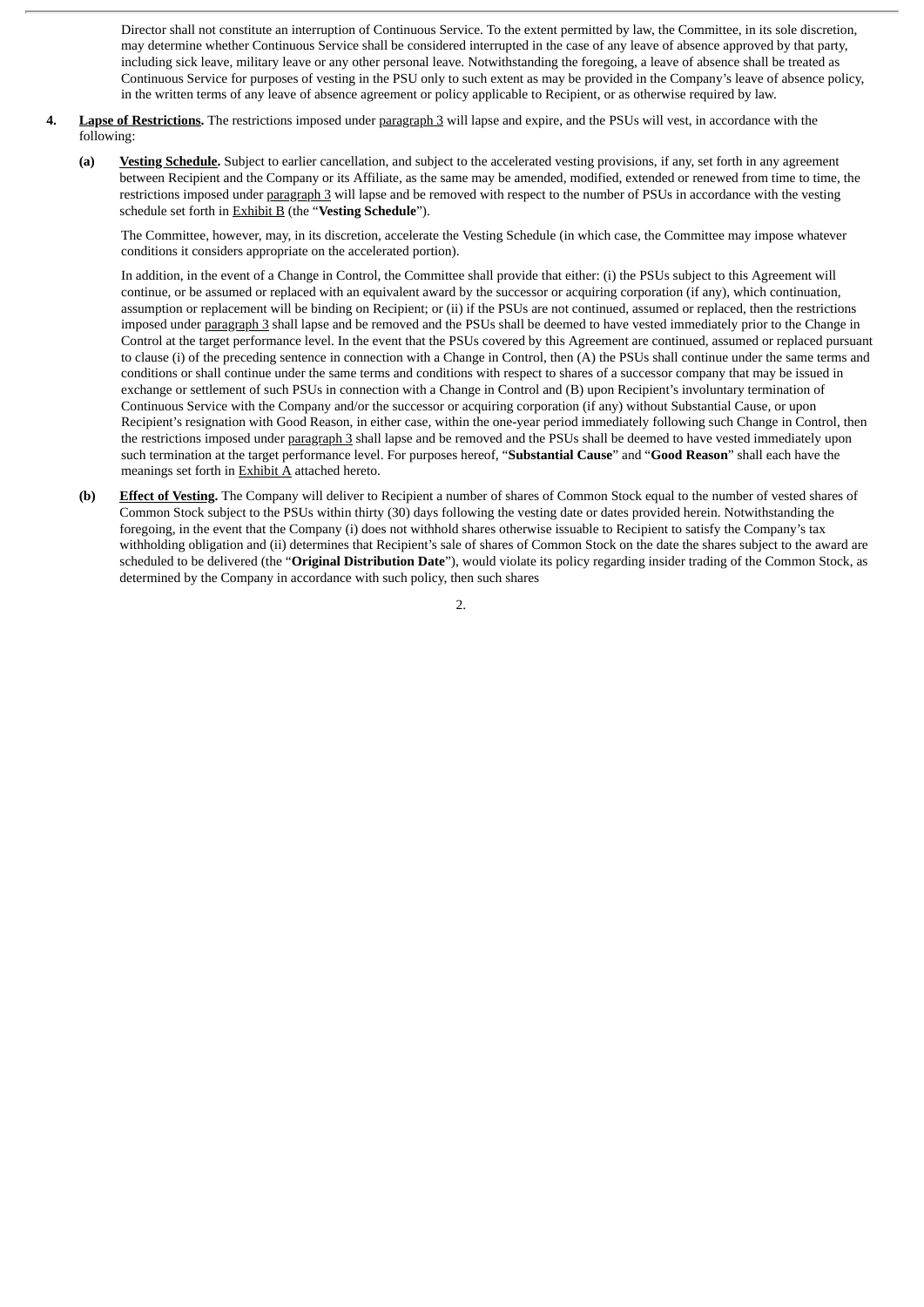shall not be delivered on such Original Distribution Date and shall instead be delivered as soon as practicable following the next date that Recipient could sell such shares pursuant to such policy; provided, however, that (A) if the Original Distribution Date occurs before a Change in Control, then in no event shall the delivery of the shares be delayed pursuant to this provision beyond the later of: (1) December 31st of the same calendar year of the Original Distribution Date, or (2) the 15th day of the third calendar month following the Original Distribution Date, and (B) if the Original Distribution Date occurs on or after a Change in Control then in no event shall the delivery of the shares be delayed pursuant to this provision beyond the 15th day of the third calendar month following the Original Distribution Date.

**(c) Payment of Taxes.** If applicable, upon vesting and/or issuance of Common Stock in accordance with the foregoing, Recipient must pay in the form of a check or cash or other cash equivalents to the Company such amount as the Company determines it is required to withhold under applicable laws as a result of such vesting and/or issuance. In this regard, the Company may withhold from the shares of Common Stock otherwise issuable to Recipient upon vesting of the PSUs that number of shares having an aggregate Fair Market Value, determined as of the date the withholding tax obligation arises, equal to the amount of the total withholding tax obligation; provided, however, that in no event shall the aggregate Fair Market Value of the shares of Common Stock so withheld exceed the maximum individual statutory tax rate in the applicable jurisdiction at the time of such withholding (or such other rate as may be required to avoid the liability classification of the applicable award under generally accepted accounting principles in the United States of America); provided, further, that the number of shares withheld by the Company to satisfy the tax withholding with respect to the PSUs shall be rounded up to the nearest whole share to the extent rounding up to the nearest whole share does not result in the liability classification of the PSUs under generally accepted accounting principles in the United States of America. Alternatively, a Recipient who is subject to Section 16 of the Exchange Act at the time the tax withholding obligation arises may request to satisfy his or her tax withholding obligation directly through an immediate payment to the Company equal to the amount of the tax withholding obligation. If such a Recipient does not satisfy the tax withholding obligation pursuant to the preceding sentence, Recipient authorizes and directs the Company to withhold from the shares of Common Stock otherwise issuable to Recipient upon vesting of the PSUs that number of shares having an aggregate Fair Market Value, determined as of the date the withholding tax obligation arises, equal to the amount of the total withholding tax obligation. If Recipient's tax withholding obligation will be satisfied by the Company's retention of shares of Common Stock otherwise issuable to recipient upon vesting of the PSUs as described above, and there is a public market for shares of Common Stock at the time the tax obligation is satisfied, by accepting this award of PSUs, the Recipient hereby authorizes the Company to instruct any brokerage firm determined acceptable to the Company to sell on Recipient's behalf some or all of the shares of Common Stock retained and to remit the proceeds of the sale to the Company or its designee. Recipient acknowledges that the ultimate liability for all tax-related items legally due by Recipient is and remains Recipient's responsibility and that Company and/or its Affiliates (1) make no representations or undertakings regarding the treatment of any tax-related items in connection with any aspect of the PSU grant, including the grant or vesting of the PSUs, the subsequent sale of shares of Common Stock and the receipt of any dividends; and (2) do not commit to structure the terms of the grant or any aspect of the PSUs to reduce or eliminate Recipient's liability for tax-related items.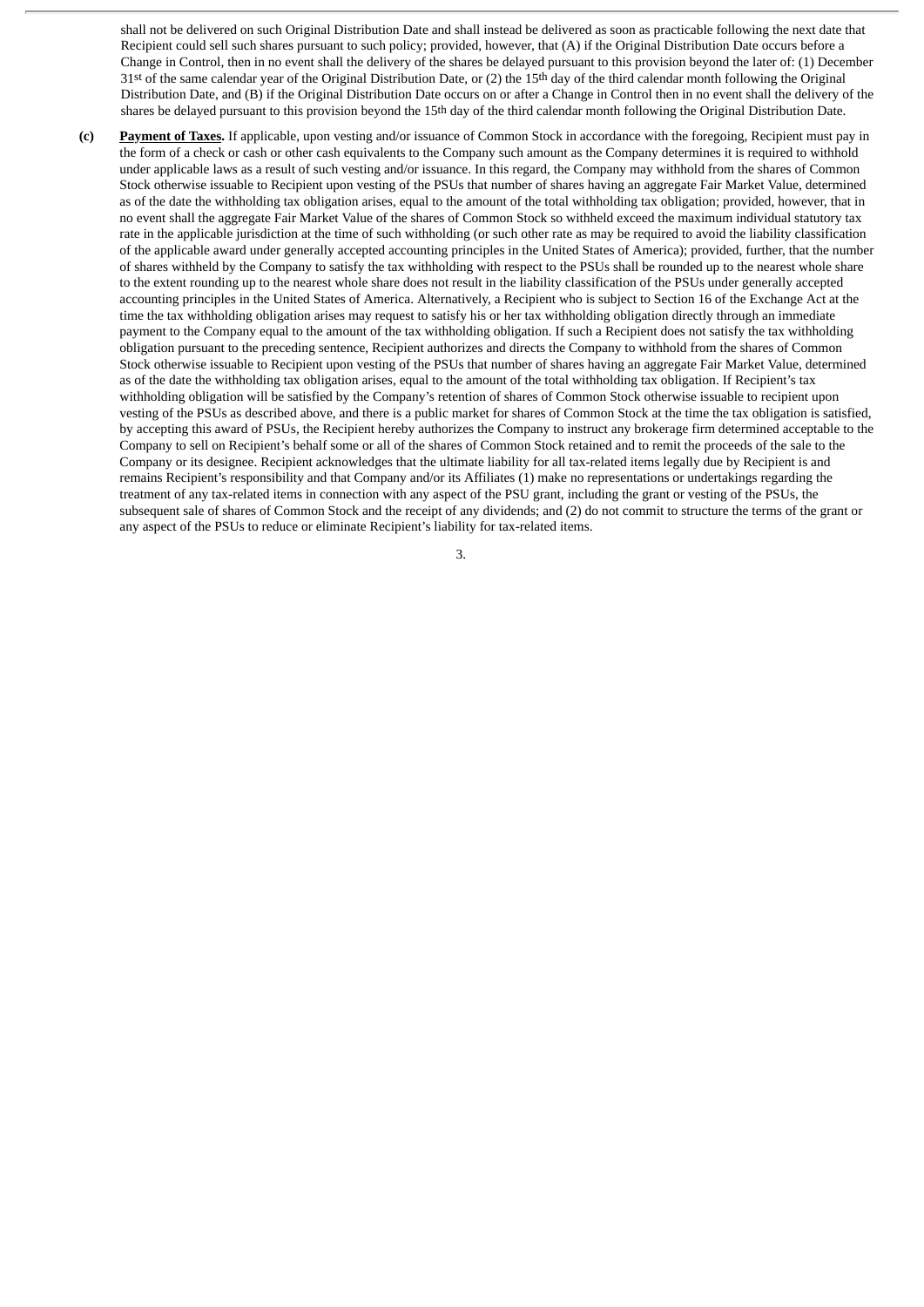- **5. Voting and Other Rights.** Notwithstanding anything to the contrary in the foregoing, until the issuance of shares of Common Stock pursuant to paragraph 4(b), Recipient shall not have any right in, to or with respect to any of the shares of Common Stock (including any voting rights or rights with respect to dividends) issuable under this Agreement until the shares are actually issued to Recipient.
- **6. No Dividends or Dividend Equivalent Rights.** Recipient shall not be entitled to any dividends or dividend equivalent rights unless and until the PSUs vest and the shares underlying the PSUs are issued to Recipient.
- **7. Nature of Grant.** In accepting the grant, Recipient acknowledges that:
	- **(a)** the Plan is established voluntarily by the Company, it is discretionary in nature and it may be modified, amended, suspended or terminated by the Company at any time, unless otherwise provided in the Plan and this Agreement;
	- **(b)** the grant of the PSUs is voluntary and occasional and does not create any contractual or other right to receive future grants of PSUs, or benefits in lieu of PSUs, even if PSUs have been granted repeatedly in the past, and all decisions with respect to future PSU grants, if any, will be at the sole discretion of the Company;
	- **(c)** Recipient's participation in the Plan shall not create a right to Continued Service with the Company or an Affiliate and shall not interfere with the ability the Company or an Affiliate to terminate Recipient's service relationship at any time with or without cause;
	- **(d)** Recipient is voluntarily participating in the Plan;
	- **(e)** the PSUs are an extraordinary benefit and is not part of normal or expected compensation or salary for any purposes, including, but not limited to, calculating any severance, resignation, termination, redundancy, end of service payments, bonuses, long-service awards, pension or retirement benefits or similar payments and in no event should be considered as compensation for, or relating in any way to, past services for the Company or an Affiliate;
	- **(f)** the future value of the underlying shares of Common Stock is unknown and cannot be predicted with certainty, and if Recipient vests in the PSUs and obtains shares of Common Stock, the value of those shares may increase or decrease in value; and
	- **(g)** in consideration of the grant of the PSUs, no claim or entitlement to compensation or damages shall arise from termination of the PSUs or diminution in value of the PSUs or shares of Common Stock acquired through vesting of the PSUs resulting from termination of Recipient's Continuous Service by the Company or an Affiliate (for any reason whatsoever) and Recipient irrevocably releases the Company and its Affiliates from any such claim that may arise; if, notwithstanding the foregoing, any such claim is found by a court of competent jurisdiction to have arisen, then, by signing this Agreement, Recipient shall be deemed irrevocably to have waived his or her entitlement to pursue such claim.
- **8. Electronic Delivery.** The Company may, in its sole discretion, decide to deliver any documents related to the PSUs and participation in the Plan or future PSUs that may be granted under the Plan by electronic means or to request Recipient consent to participate in the Plan by electronic means. Recipient hereby consents to receive such documents by electronic delivery and, if requested, to agree to participate in the Plan through an on-line or electronic system established and maintained by the Company or another third party designated by the Company.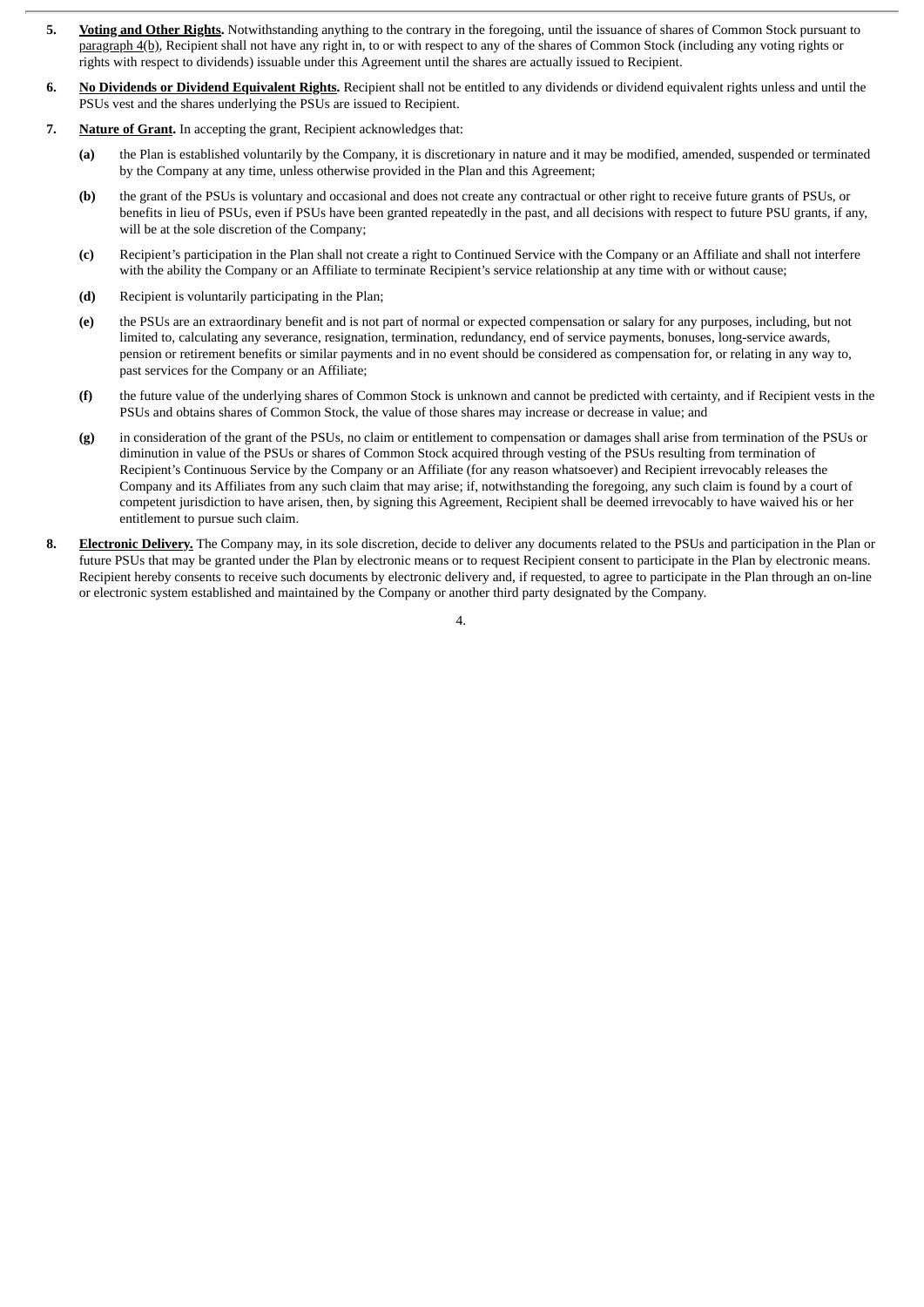- 9. Taxable Event. Recipient acknowledges that the issuance/vesting/settlement of the PSUs will have significant tax consequences to Recipient and Recipient is hereby advised to consult with Recipient's own tax advisors concerning such tax consequences. A general description of the U.S. federal income tax consequences related to the PSUs is set forth in the Plan prospectus.
- **10. Amendment.** Except as otherwise provided in the Plan, this Agreement may be amended only by a writing executed by the Company and Recipient which specifically states that it is amending this Agreement. Notwithstanding the foregoing, and except as otherwise provided in the Plan, this Agreement may be amended solely by the Committee by a writing which specifically states that it is amending this Agreement, so long as a copy of such amendment is delivered to Recipient, and provided that no such amendment materially adversely affecting Recipient's rights hereunder may be made without Recipient's written consent. Without limiting the foregoing, the Committee reserves the right to change, by written notice to Recipient, the provisions of this Agreement in any way it may deem necessary or advisable to carry out the purpose of the grant as a result of any change in applicable laws or regulations or any future law, regulation, ruling, or judicial decision, provided that any such change will be applicable only to rights relating to that portion of the award which is then subject to restrictions as provided herein.

### **11. Miscellaneous.**

- **(a)** The rights and obligations of the Company under this Agreement will be transferable by the Company to any one or more persons or entities, and all covenants and agreements hereunder will inure to the benefit of, and be enforceable by the Company's successors and assigns.
- **(b)** Recipient agrees upon request to execute any further documents or instruments necessary or desirable in the sole determination of the Company to carry out the purposes or intent of this Agreement.
- **(c)** Recipient acknowledges that the PSU award granted to Recipient under the Plan, and its underlying shares of Common Stock, are subject to all general Company policies as amended from time to time, including the Company's insider trading policies.
- **(d)** To the extent applicable, this Agreement and the PSUs shall be interpreted in accordance with Section 409A of the Code and Department of Treasury regulations and other interpretive guidance issued thereunder. The PSUs are not intended to constitute "nonqualified deferred compensation" within the meaning of Section 409A of the Code and the Department of Treasury regulations and other interpretive guidance issued thereunder. For purposes of Section 409A of the Code (including, without limitation, for purposes of Treasury Regulation Section 1.409A-2(b)(2)(iii)), each payment that Recipient may be eligible to receive under this Agreement shall be treated as a separate and distinct payment. Notwithstanding anything to the contrary in the Plan, if the PSUs constitute "deferred compensation" under Section 409A of the Code and Recipient is a "specified employee" for purposes of Section 409A of the Code, no distribution or payment of any amount that is due because of Recipient's "separation from service" (as defined in Section 409A of the Code without regard to alternative definitions thereunder) will be issued or paid (a) unless Recipient's termination of Continuous Service is a "separation from service" and (b) before the date this six (6) months following the date of Recipient's "separation from service" or, if earlier, the date of the Participant's death, unless such distribution or payment can be made in a manner that complies with Section 409A of the Code, and any amounts so deferred will be paid in a lump sum on the day after such six (6) month period elapses.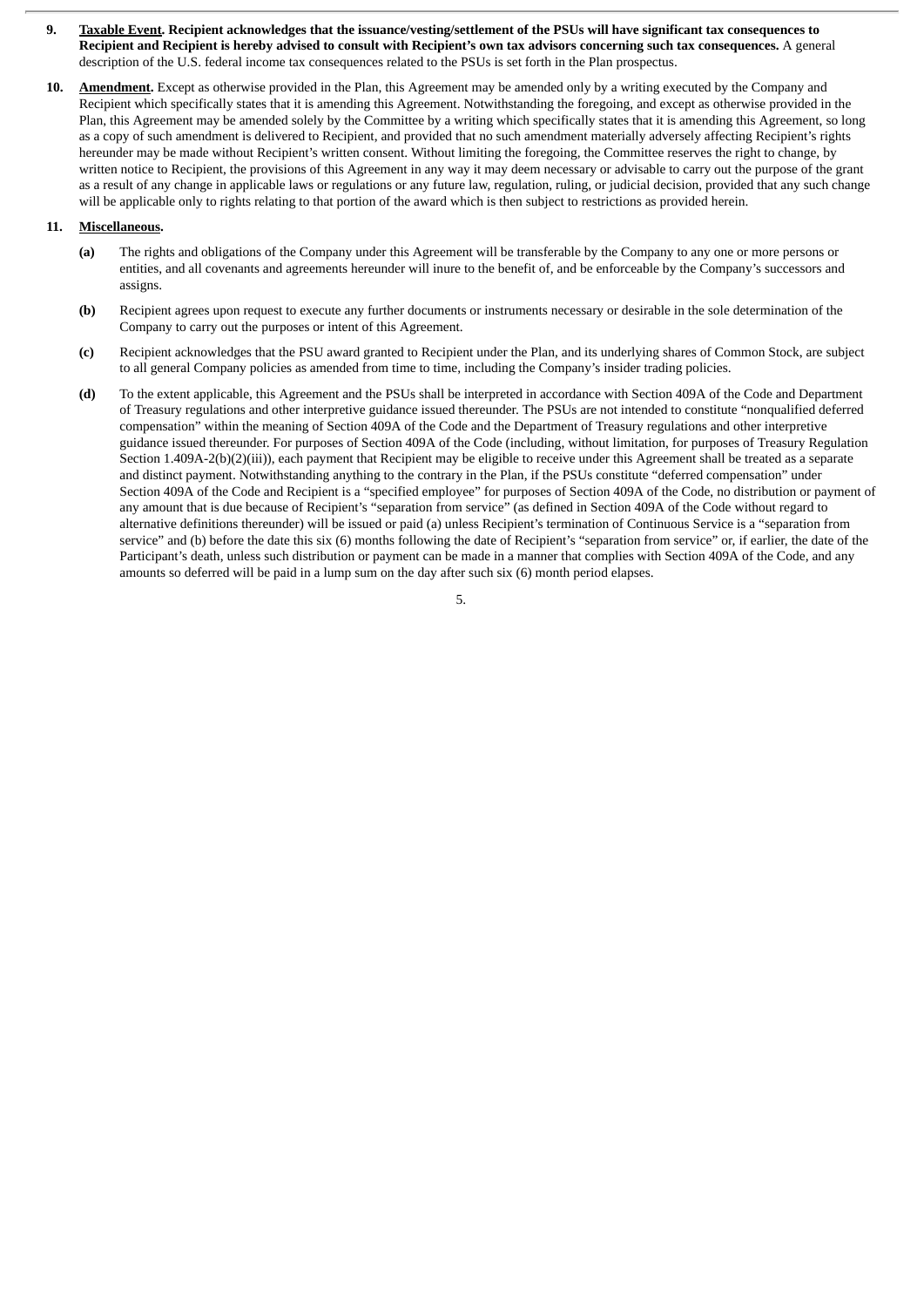- **12. Severability.** The provisions of this Agreement shall be deemed to be severable and the invalidity or unenforceability of any provision shall not affect the validity or enforceability of the other provisions hereof. If any provision of this Agreement, or the application thereof to any person or any circumstance, is held to be invalid or unenforceable under present or future laws effective during the term of this Agreement, such provision shall be fully severed, and in lieu thereof there shall automatically be added as part of this Agreement a suitable and equitable provision in order to carry out, so far as may be valid and enforceable, the intent and purpose of such invalid or unenforceable provision.
- **13. Governing Law.** This Agreement will be governed by and construed in accordance with the laws of the State of Delaware and applicable federal law.
- **14. Irrevocable Arbitration of Disputes.**
	- (a) To the extent permissible by applicable law, you and the Company agree that any dispute, controversy or claim arising hereunder or in any way related to this Agreement, its interpretation, enforceability, or applicability, that cannot be resolved by mutual agreement of the parties shall be submitted to binding arbitration. The parties agree that arbitration is the parties' only recourse for such claims and hereby waive the right to pursue such claims in any other forum, unless otherwise provided by law. Any court action involving a dispute which is not subject to arbitration shall be stayed pending arbitration of arbitrable disputes.
	- (b) You and the Company agree that the arbitrator shall have the authority to issue provisional relief. You and the Company further agree that each has the right, pursuant to California Code of Civil Procedure Section 1281.8, to apply to a court for a provisional remedy in connection with an arbitrable dispute so as to prevent the arbitration from being rendered ineffective.
	- (c) Any demand for arbitration shall be in writing and must be communicated to the other party prior to the expiration of the **applicable statute of limitations.**
	- (d) The arbitration shall be administered by JAMS pursuant to its Employment Arbitration Rules and Procedures. The rules may be found online at www.jamsadr.org. The arbitration shall be conducted in San Diego by a former or retired judge or attorney with at least ten (10) years' experience in employment-related disputes, or a non-attorney with like experience in the area of dispute, who shall have the power to hear motions, control discovery, conduct hearings and otherwise do all that is necessary to resolve the matter. The parties must mutually agree on the arbitrator. If the parties cannot agree on the arbitrator after their best efforts, an arbitrator will be selected from JAMS pursuant to its Employment Arbitration Rules and Procedures. The Company shall pay the costs of the arbitrator's fees and all administrative costs of the arbitration in excess of any court filing fee Recipient would have **incurred to initiate suit in court.**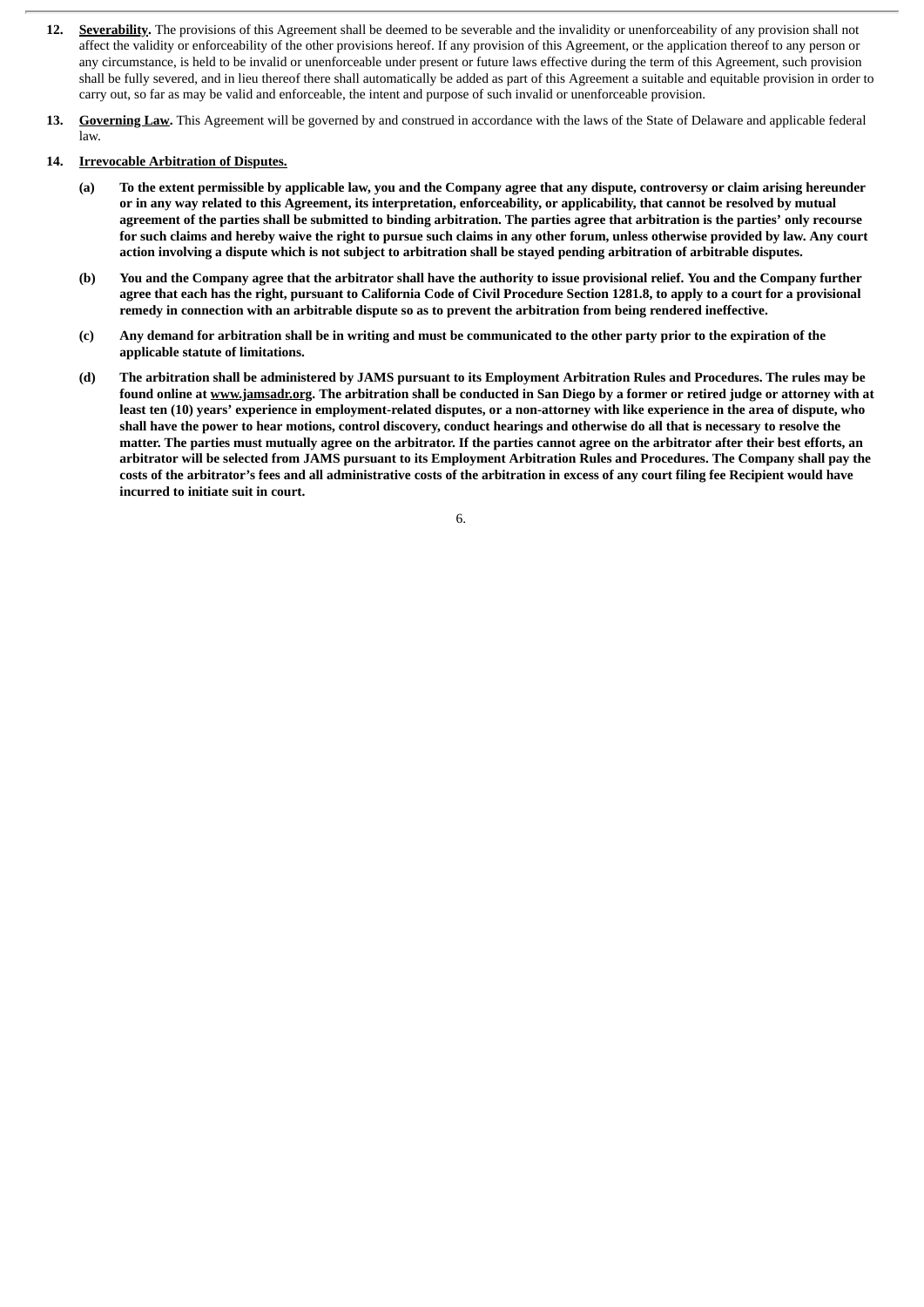- (e) The arbitration will be decided upon a written decision of the arbitrator stating the essential findings and conclusions upon which the award is based. The arbitrator shall have the authority to award damages, if any, and attorneys' fees and costs to the extent that they are available under applicable law(s). The arbitration award shall be final and binding, and may be entered as a judgment in any court having competent jurisdiction. Either party may seek review pursuant to California Code of Civil **Procedure Section 1286, et seq.**
- (f) It is expressly understood that the parties irrevocably agree to arbitrate any dispute identified above and have chosen arbitration to avoid the burdens, costs and publicity of a court proceeding, and the arbitrator is expected to handle all aspects of the matter, including discovery and any hearings, in such a way as to minimize the expense, time, burden and publicity of the process, while assuring a fair and just result. In particular, the parties expect that the arbitrator will limit discovery by controlling the amount of discovery that may be taken (e.g., the number of depositions or interrogatories) and by restricting the scope of discovery only to those matters clearly relevant to the dispute. However, at a minimum, each party will be entitled to at least one (1) deposition and **shall have access to essential documents and witnesses as determined by the arbitrator.**
- (g) The provisions of this paragraph shall survive the expiration or termination of the Agreement, and shall be binding upon the **parties.**
- 15. Data Privacy, Recipient hereby explicitly and unambiguously consents to the collection, use and transfer, in electronic or other form, of his or her personal data as described in this document by and among, as applicable, the Company and its Affiliates for the exclusive purpose of *implementing, administering and managing Recipient's participation in the Plan.*

Recipient understands that the Company and its Affiliates may hold certain personal information about Recipient, including, but not limited to, Recipient's name, home address and telephone number, date of birth, social insurance number or other identification number, salary, nationality, job title, any shares of stock or directorships held in the Company, details of all PSUs or any other entitlement to shares of stock awarded, canceled, exercised, vested, unvested or outstanding in Recipient's favor, for the purpose of implementing, administering and managing the Plan ("Data"). Recipient understands that Data may be transferred to any third parties assisting in the implementation, administration and management of the Plan, that these Data recipients may be located in Recipient's country or elsewhere, and that the Data recipients' country may have different data privacy laws and protections than Recipient's country. Recipient understands that he or she may request a list with the names and addresses of any potential recipients of the Data by contacting the local human resources representative. Recipient authorizes the recipients to receive, possess, use, retain and transfer the Data, in electronic or other form, for the sole purpose of implementing, administering and managing Recipient's participation in the Plan, including any requisite transfer of such Data as may be required to a broker or other third party with whom Recipient may elect to deposit any PSUs or shares of Common Stock. Recipient understands that Data will be held only as long as is necessary to implement, administer and manage Recipient's participation in the Plan. Recipient understands that he or she may, at any time, view Data, request additional information about the storage and processing of Data, require any necessary amendments to Data or refuse or withdraw the consents herein, without cost, by contacting in writing the local human resources representative. Recipient understands, however, that refusing or withdrawing consent may affect Recipient's ability to participate in the Plan. For more information on the consequences of refusal to consent or withdrawal of consent. Recipient understands that he or she may contact the local human resources representative.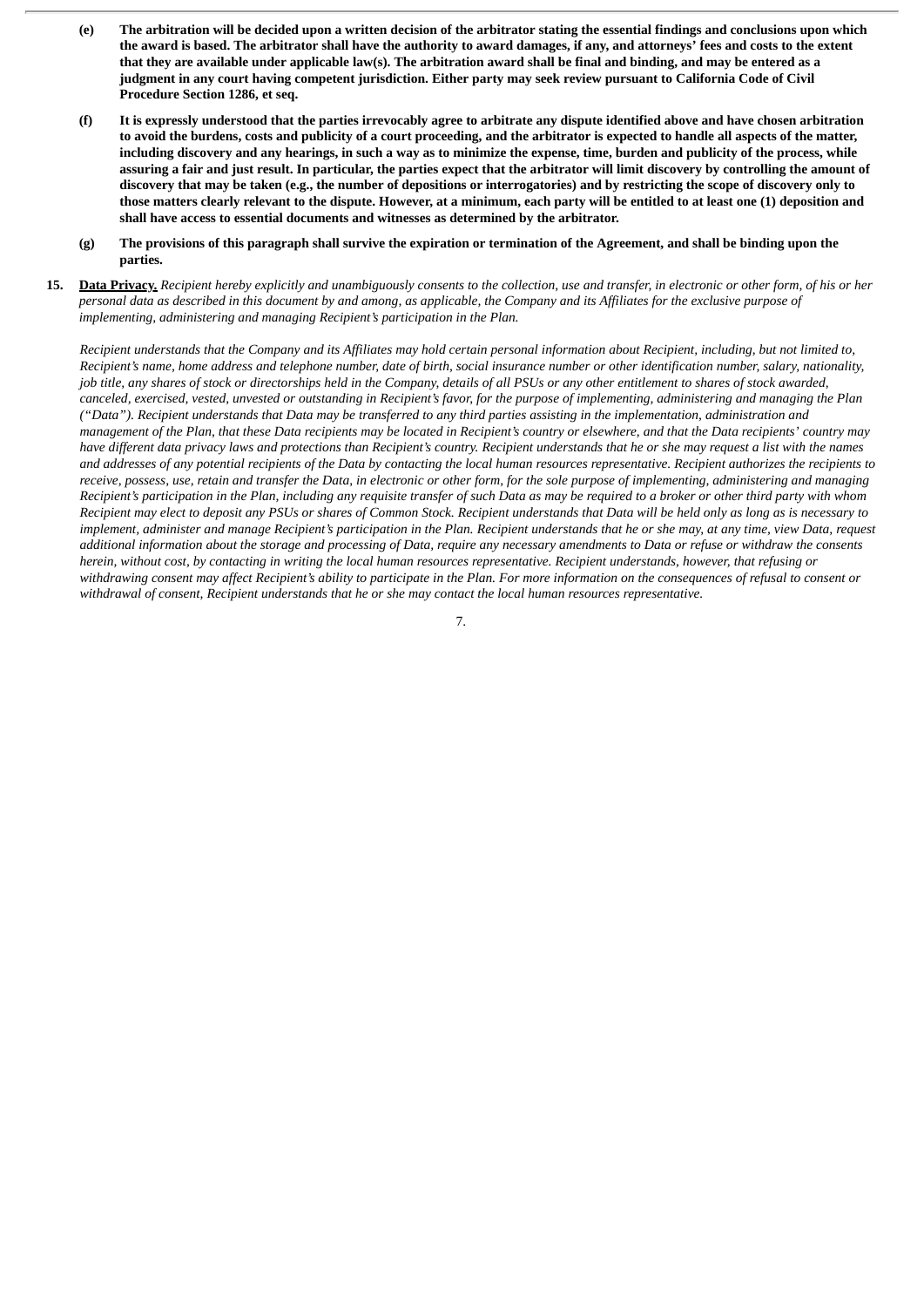**16. Language.** If you have received this Agreement or any other document related to the Plan translated into a language other than English and if the translated version is different than the English version, the English version will control.

IN WITNESS WHEREOF, the Company and Recipient have executed this Agreement effective as of the Effective Grant Date.

### **CALLAWAY GOLF COMPANY RECIPIENT**

By: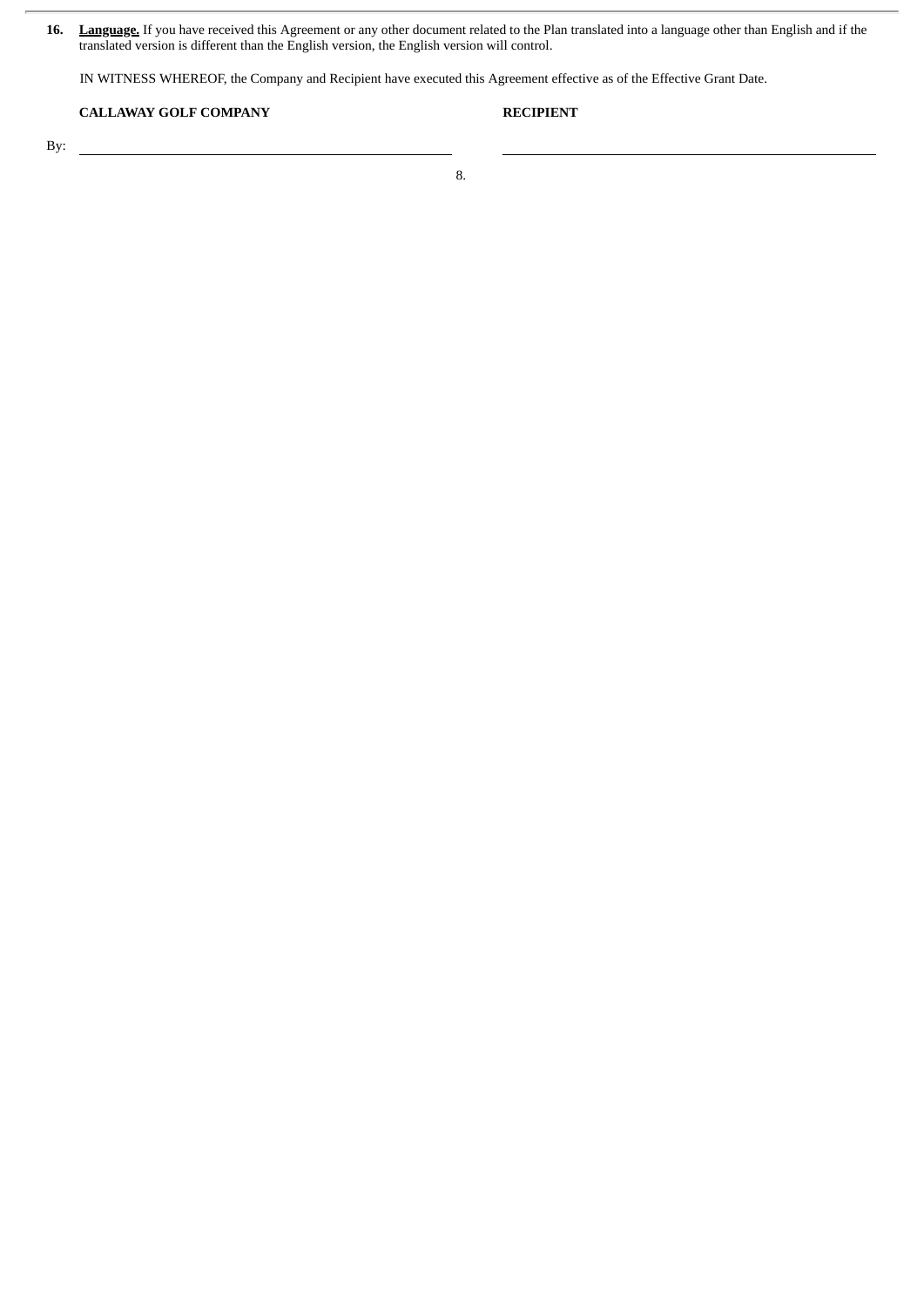### **EXHIBIT A**

The term "**Substantial Cause**" shall have the meaning ascribed such term in Recipient's employment agreement with the Company and, if Recipient does not have an employment agreement with the Company defining such term, then "Cause" shall mean Recipient's (1) failure to substantially perform his or her duties; (2) misconduct, including but not limited to, use or possession of illegal drugs during work and/or any other action that is damaging or detrimental in a significant manner to the Company; (3) conviction of, or plea of guilty or nolo contendere to, a felony; or (4) failure to cooperate with, or any attempt to obstruct or improperly influence, any investigation authorized by the Board or any governmental or regulatory agency.

The term "**Good Reason**" shall have the meaning ascribed such term in Recipient's employment agreement with the Company and, if Recipient does not have an employment agreement with the Company defining such term, then "Good Reason" shall mean (1) the Company's material breach of any employment agreement between the Company and Recipient; (2) any material diminishment in the title, position, duties, responsibilities or status that Recipient had with the Company, as a publicly traded entity, immediately prior to the Change in Control; (3) any material reduction of Recipient's base salary provided to Recipient immediately prior to the Change in Control; or (4) any requirement that Recipient relocate or any assignment to Recipient of duties that would make it unreasonably difficult for Recipient to maintain the principal residence Recipient had immediately prior to the Change in Control. Within ninety (90) days of the date Recipient knows, or should have known, that Recipient has Good Reason to resign his or her employment, Recipient shall notify the Company in writing of the Good Reason and Recipient's intent to terminate his or her employment for Good Reason no earlier than thirty (30) days later. The Company shall then have thirty (30) days to cure the condition underlying Recipient's notice or inform Recipient, in writing, of its intent not to do so. If the Company fails to cure the condition, or states that it does not intend to attempt to cure the condition underlying Recipient's notice, then Recipient shall have the right to terminate for Good Reason no later than ninety (90) days following the expiration of the cure period or the written statement of intent not to cure.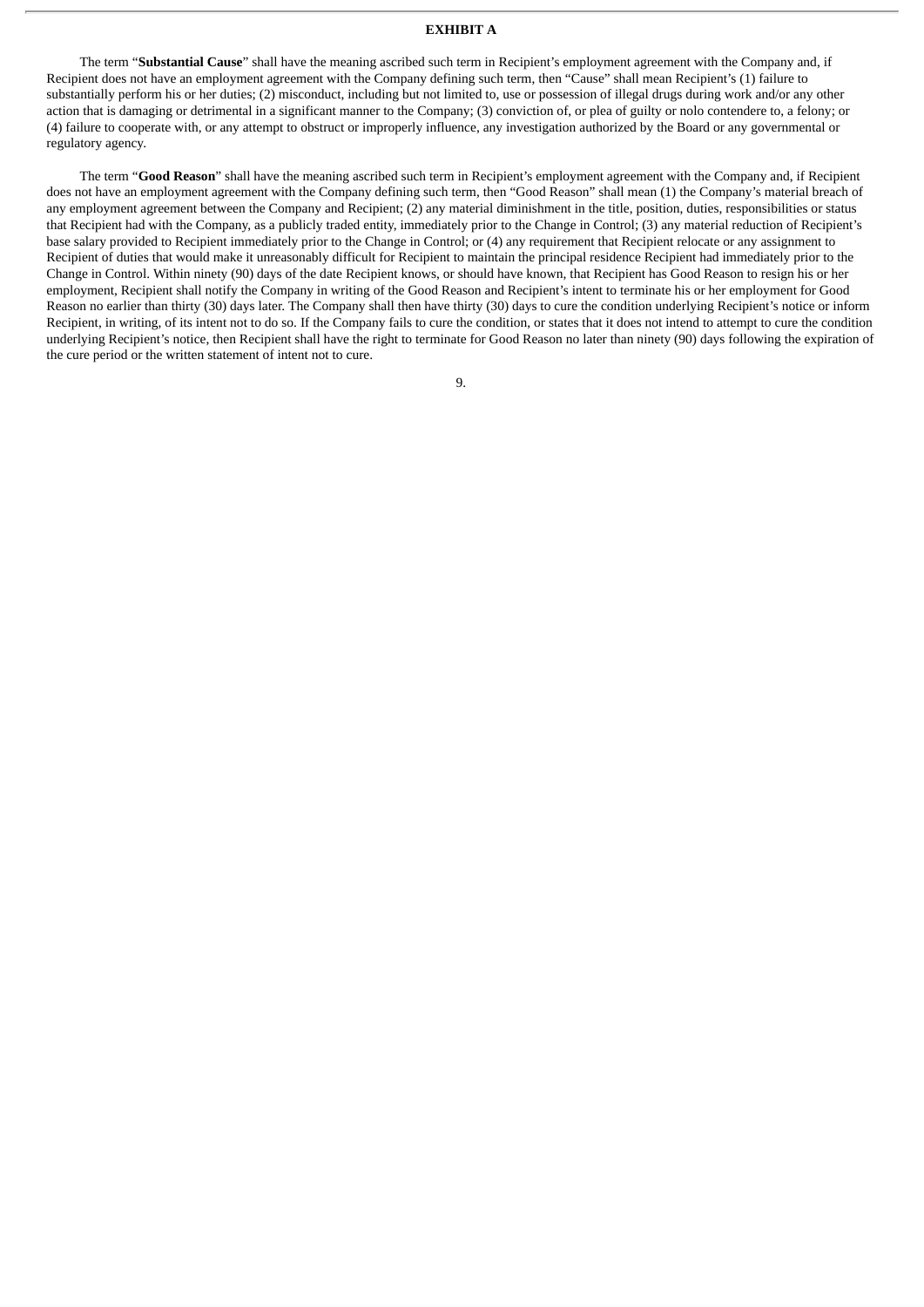### Plan: *2022 Incentive Plan*

<span id="page-19-0"></span>CALLAWAY GOLF COMPANY, a Delaware corporation (the "**Company**"), has elected to grant to you, Recipient named above, a Restricted Stock Unit award subject to the restrictions and on the terms and conditions set forth below, in consideration for your services to the Company. Terms not otherwise defined in this Restricted Stock Unit Grant Agreement ("**Agreement**") will have the meanings ascribed to them in the Plan identified above (the "**Plan**").

- **1. Governing Plan**. Recipient hereby acknowledges receipt of a copy of the Plan and the prospectus for the Plan (the "**Plan Prospectus**"). This Restricted Stock Unit award is subject in all respects to the applicable provisions of the Plan, which are incorporated herein by this reference. In the case of any conflict between the provisions of the Plan and this Agreement, the provisions of the Plan will control.
- **2. Grant of Restricted Stock Unit**. Effective as of the Effective Grant Date identified above, the Company has granted and issued to Recipient the Number of Restricted Stock Units with respect to the Company's Common Stock identified above (the "**RSUs**"), representing an unfunded, unsecured promise of the Company to deliver shares of Common Stock in the future, subject to the claims of the Company's creditors and the terms, conditions and restrictions set forth in this Agreement. Nothing contained in this Agreement, and no action taken pursuant to its provisions, will create or be construed to create a trust of any kind or a fiduciary relationship between Recipient and the Company or any other person.
- **3. Restrictions on the RSUs**. The RSUs are subject to the following restrictions:
	- **(a) No Transfer**. The RSUs and the shares of Common Stock they represent may not be sold, assigned, transferred, pledged, hypothecated or otherwise disposed of or encumbered until shares are actually issued, and any additional requirements or restrictions contained in this Agreement have been satisfied, terminated or waived by the Company in writing.
	- **(b) Cancellation of Unvested Shares**. In the event Recipient ceases to provide "Continuous Service" (as defined below) for any reason before the RSUs vest pursuant to paragraph 4 and the restrictions set forth in paragraph 3 expire, this award shall be cancelled with respect to any then unvested RSUs (and any related unvested Dividend RSUs (as defined below)) and no additional shares of Common Stock shall vest; provided, however, that the Committee may, in its discretion, determine not to cancel and void all or part of such unvested award, in which case the Committee may impose whatever conditions it considers appropriate with respect to such portion of the unvested award.

For purposes of this Agreement, "**Continuous Service**" means that Recipient's service with the Company or its "parent" or "subsidiary" as such terms are defined in Rule 405 of the Securities Act (each an "**Affiliate**" and together "**Affiliates**"), whether as an employee, Director or Consultant, is not interrupted or terminated. The Committee shall have the authority to determine the time or times at which "parent" or "subsidiary" status is determined within the foregoing definition of Affiliate. A change in the capacity in which Recipient renders service to the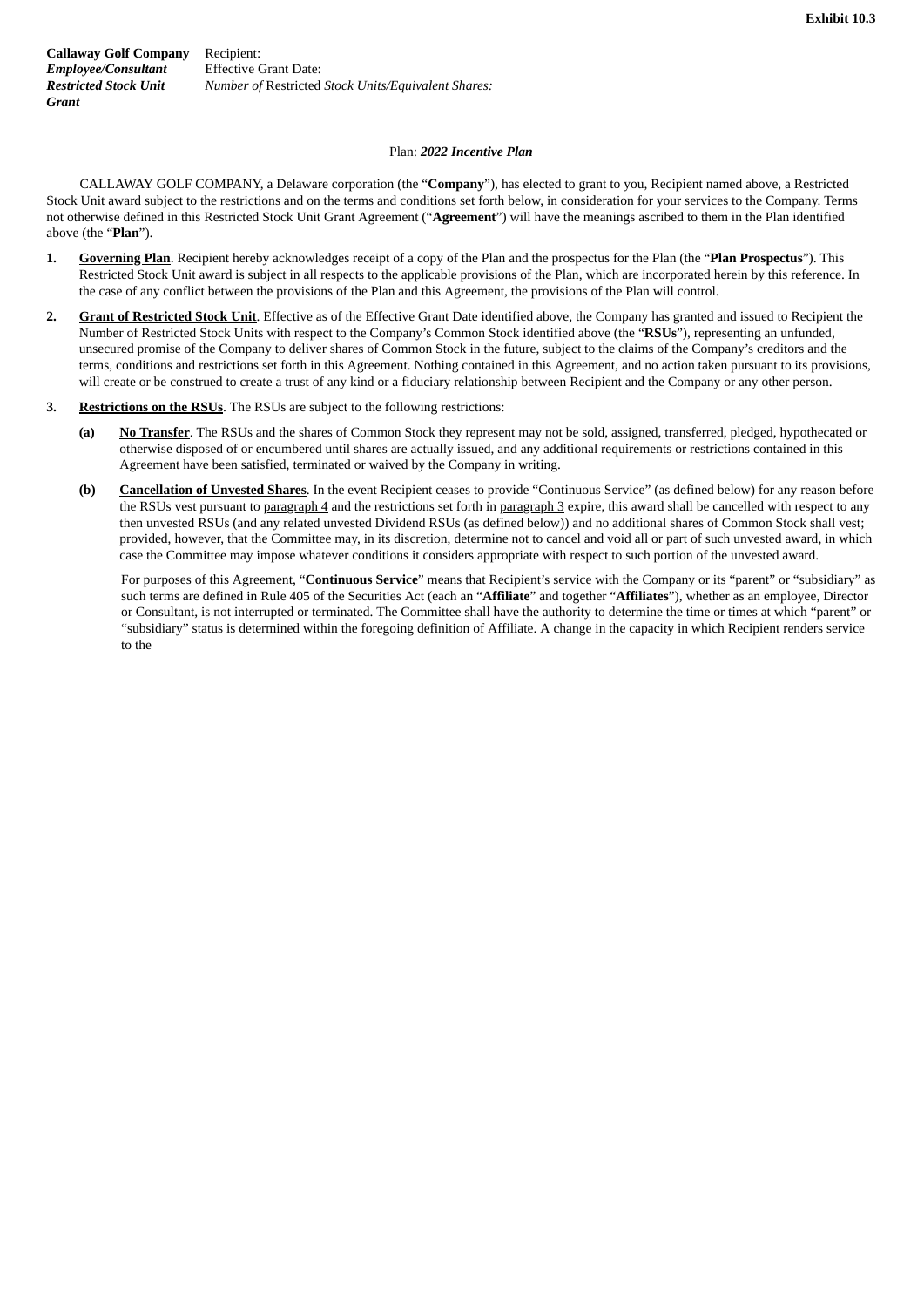Company or an Affiliate as an employee, Consultant or Director or a change in the entity for which Recipient renders such service, provided that there is no interruption or termination of Recipient's service with the Company or an Affiliate, shall not terminate a Recipient's Continuous Service. For example, a change in status from an employee of the Company to a Consultant of a subsidiary or to a Director shall not constitute an interruption of Continuous Service. To the extent permitted by law, the Committee, in its sole discretion, may determine whether Continuous Service shall be considered interrupted in the case of any leave of absence approved by that party, including sick leave, military leave or any other personal leave. Notwithstanding the foregoing, a leave of absence shall be treated as Continuous Service for purposes of vesting in the RSUs only to such extent as may be provided in the Company's leave of absence policy, in the written terms of any leave of absence agreement or policy applicable to Recipient, or as otherwise required by law.

- **4. Lapse of Restrictions**. The restrictions imposed under paragraph 3 will lapse and expire, and the RSUs will vest, in accordance with the following:
	- **(a) Vesting Schedule**. Subject to earlier cancellation, and subject to the accelerated vesting provisions, if any, set forth in any agreement between Recipient and the Company or its Affiliate, as the same may be amended, modified, extended or renewed from time to time, the restrictions imposed under paragraph 3 will lapse and be removed with respect to the number of RSUs set forth below in accordance with the vesting schedule set forth below (the "**Vesting Schedule**"):

### **Number of Shares Date Restrictions Lapse**

The Committee, however, may, in its discretion, accelerate the Vesting Schedule (in which case, the Committee may impose whatever conditions it considers appropriate on the accelerated portion).

In addition, in the event of a Change in Control, the Committee shall provide that either: (i) the RSUs subject to this Agreement will continue, or be assumed or replaced with an equivalent award by the successor or acquiring corporation (if any), which continuation, assumption or replacement will be binding on Recipient; or (ii) if the RSUs are not continued, assumed or replaced, then the restrictions imposed under paragraph 3 shall lapse and be removed and the RSUs shall be deemed to have vested immediately prior to the Change in Control. In the event that the RSUs covered by this Agreement are continued, assumed or replaced pursuant to clause (i) of the preceding sentence in connection with a Change in Control, then (A) the RSUs shall continue under the same terms and conditions or shall continue under the same terms and conditions with respect to shares of a successor company that may be issued in exchange or settlement of such RSUs in connection with a Change in Control and (B) vesting of such continued, assumed or replacement award shall be immediately accelerated upon the termination of Recipient's Continuous Service with the Company and/or the successor or acquiring corporation (if any) without Substantial Cause, or by Recipient's resignation with Good Reason, in each case, within the one-year period immediately following such Change in Control. For purposes hereof, "**Substantial Cause**" and "**Good Reason**" shall each have the meanings set forth in Exhibit  $\underline{A}$  attached hereto.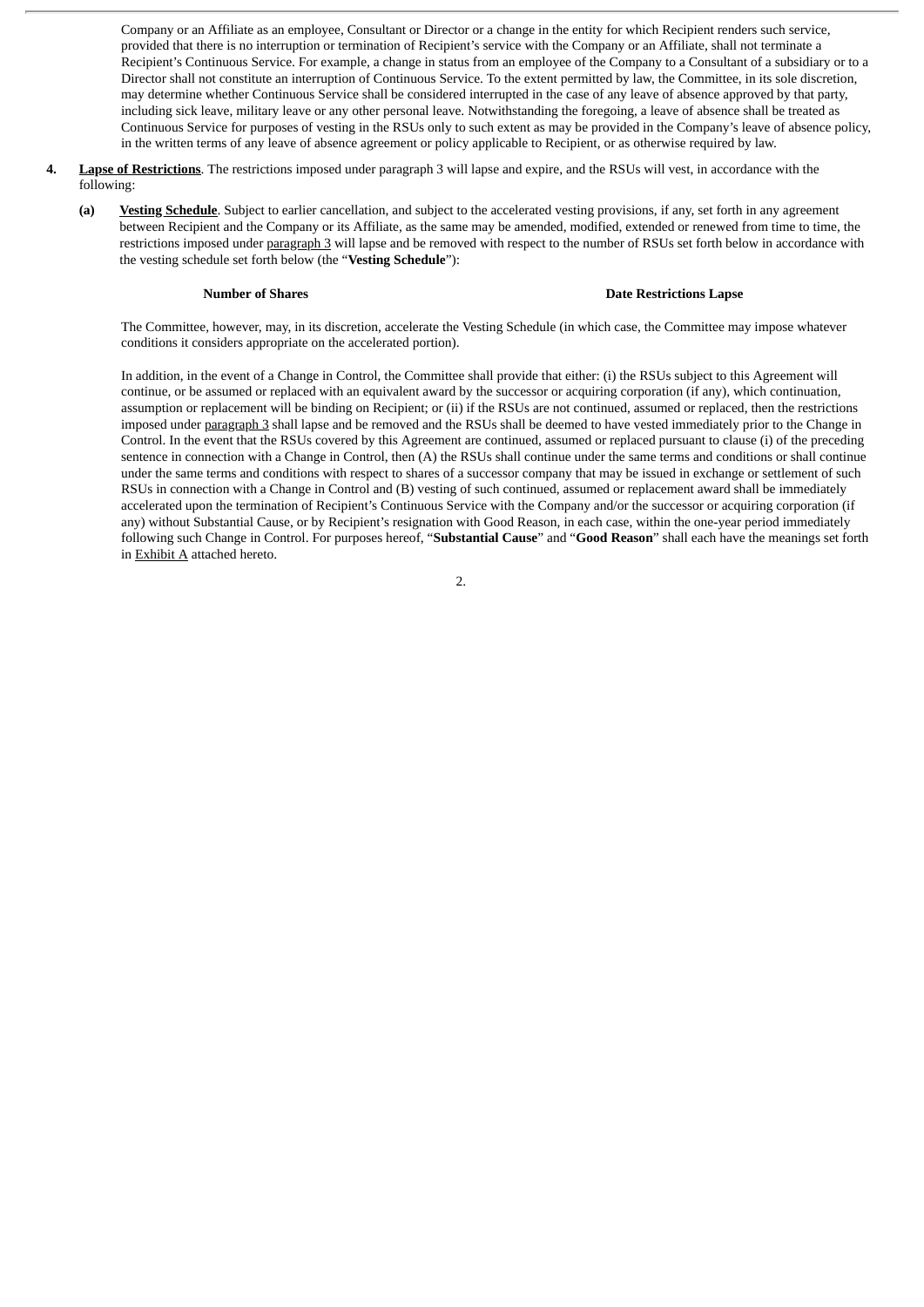- **(b) Effect of Vesting**. The Company will deliver to Recipient a number of shares of Common Stock equal to the number of vested shares of Common Stock subject to the RSUs within thirty (30) days following the vesting date or dates provided herein. Notwithstanding the foregoing, in the event that the Company (i) does not withhold shares otherwise issuable to Recipient to satisfy the Company's tax withholding obligation and (ii) determines that Recipient's sale of shares of Common Stock on the date the shares subject to the award are scheduled to be delivered (the "**Original Distribution Date**"), would violate its policy regarding insider trading of the Common Stock, as determined by the Company in accordance with such policy, then such shares shall not be delivered on such Original Distribution Date and shall instead be delivered as soon as practicable following the next date that Recipient could sell such shares pursuant to such policy; provided, however, that (A) if the Original Distribution Date occurs before a Change in Control, then in no event shall the delivery of the shares be delayed pursuant to this provision beyond the later of: (1) December 31st of the same calendar year of the Original Distribution Date, or (2) the 15th day of the third calendar month following the Original Distribution Date, and (B) if the Original Distribution Date occurs on or after a Change in Control then in no event shall the delivery of the shares be delayed pursuant to this provision beyond the 15th day of the third calendar month following the Original Distribution Date.
- **(c) Payment of Taxes**. If applicable, upon vesting and/or issuance of Common Stock in accordance with the foregoing, Recipient must pay in the form of a check or cash or other cash equivalents to the Company such amount as the Company determines it is required to withhold under applicable laws as a result of such vesting and/or issuance. In this regard, the Company may withhold from the shares of Common Stock otherwise issuable to Recipient upon vesting of the RSUs that number of shares having an aggregate Fair Market Value, determined as of the date the withholding tax obligation arises, equal to the amount of the total withholding tax obligation; provided, however, that in no event shall the aggregate Fair Market Value of the shares of Common Stock so withheld exceed the maximum individual statutory tax rate in the applicable jurisdiction at the time of such withholding (or such other rate as may be required to avoid the liability classification of the applicable award under generally accepted accounting principles in the United States of America); provided, further, that the number of shares withheld by the Company to satisfy the tax withholding with respect to the RSUs shall be rounded up to the nearest whole share to the extent rounding up to the nearest whole share does not result in the liability classification of the RSUs under generally accepted accounting principles in the United States of America. Alternatively, a Recipient who is subject to Section 16 of the Exchange Act at the time the tax withholding obligation arises may request to satisfy his or her tax withholding obligation directly through an immediate payment to the Company equal to the amount of the tax withholding obligation. If such a Recipient does not satisfy the tax withholding obligation pursuant to the preceding sentence, Recipient authorizes and directs the Company to withhold from the shares of Common Stock otherwise issuable to Recipient upon vesting of the RSUs that number of shares having an aggregate Fair Market Value, determined as of the date the withholding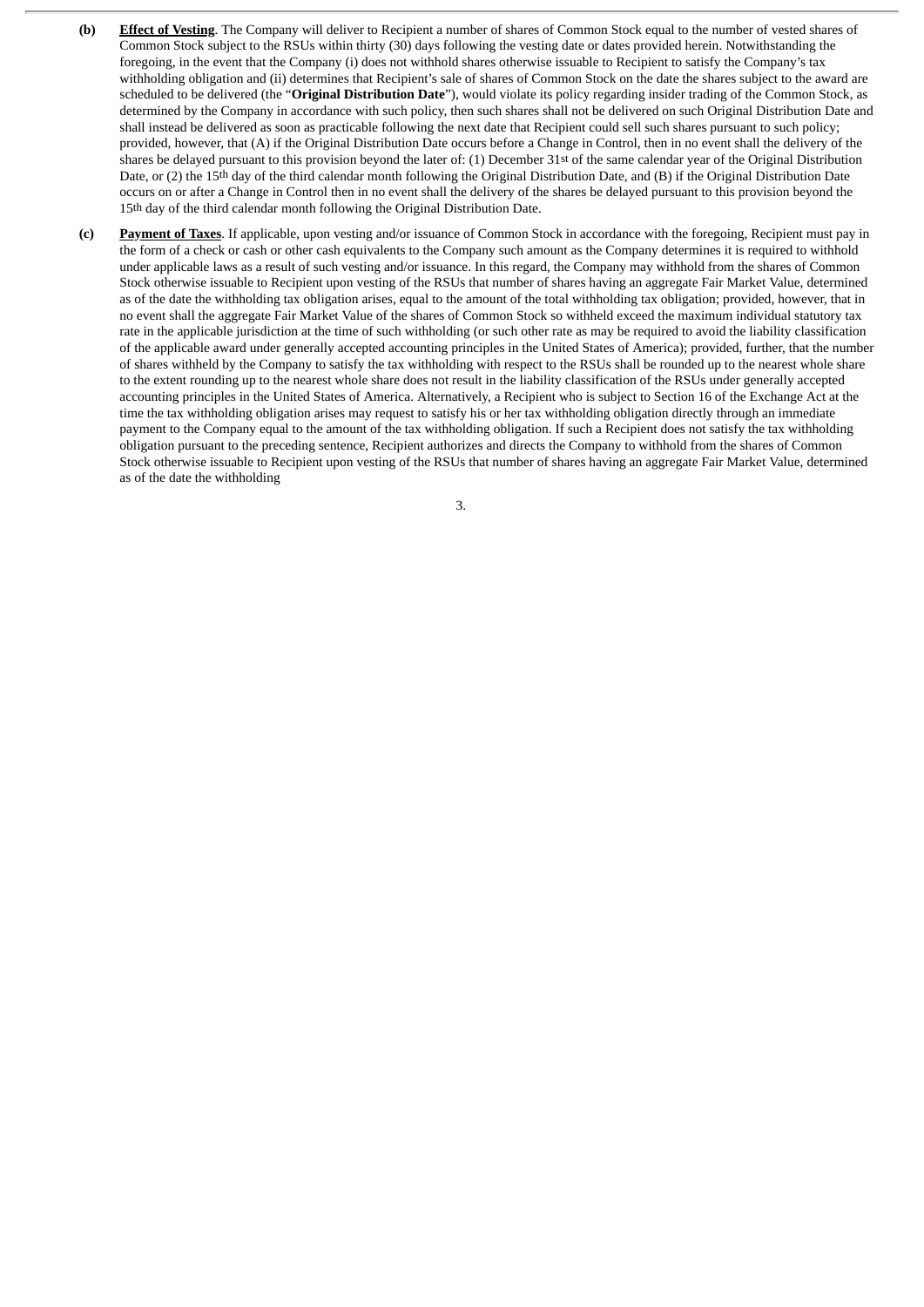tax obligation arises, equal to the amount of the total withholding tax obligation. If Recipient's tax withholding obligation will be satisfied by the Company's retention of shares of Common Stock otherwise issuable to recipient upon vesting of the RSUs as described above, and there is a public market for shares of Common Stock at the time the tax obligation is satisfied, by accepting this award of RSUs, the Recipient hereby authorizes the Company to instruct any brokerage firm determined acceptable to the Company to sell on Recipient's behalf some or all of the shares of Common Stock retained and to remit the proceeds of the sale to the Company or its designee. Recipient acknowledges that the ultimate liability for all tax-related items legally due by Recipient is and remains Recipient's responsibility and that Company and/or its Affiliates (1) make no representations or undertakings regarding the treatment of any tax-related items in connection with any aspect of the RSU grant, including the grant or vesting of the RSUs, the subsequent sale of shares of Common Stock and the receipt of any dividends; and (2) do not commit to structure the terms of the grant or any aspect of the RSUs to reduce or eliminate Recipient's liability for tax-related items.

- **5. Voting and Other Rights**. Notwithstanding anything to the contrary in the foregoing, until the issuance of shares of Common Stock pursuant to paragraph 4(b), Recipient shall not have any right in, to or with respect to any of the shares of Common Stock (including any voting rights or rights with respect to Dividend RSUs (as defined below) (except as provided in paragraph 6 below)) issuable under this Agreement until the shares are actually issued to Recipient.
- **6. Dividend Equivalents**. If a cash dividend is paid with respect to shares of Common Stock, Recipient shall be credited with additional RSUs as dividend equivalent payments ("**Dividend RSUs**") on unissued RSUs which will be earned upon the vesting of the RSUs on which the Dividend RSUs were credited, and paid out upon issuance of the Common Stock represented by the RSUs on which the Dividend RSUs were credited. Any credited Dividend RSUs will be included in future calculations of unissued RSUs that are eligible to receive additional RSUs as dividend equivalent payments in connection with subsequent cash dividend payments. Dividend RSUs shall be paid in additional shares of Common Stock at the time of settlement of the related RSUs pursuant to paragraph 4, except that any fractional Dividend RSUs shall be paid in cash.
- **7. Nature of Grant**. In accepting the grant, Recipient acknowledges that:
	- **(a)** the Plan is established voluntarily by the Company, it is discretionary in nature and it may be modified, amended, suspended or terminated by the Company at any time, unless otherwise provided in the Plan and this Agreement;
	- **(b)** the grant of the RSUs is voluntary and occasional and does not create any contractual or other right to receive future grants of RSUs, or benefits in lieu of RSUs, even if RSUs have been granted repeatedly in the past, and all decisions with respect to future RSU grants, if any, will be at the sole discretion of the Company;
	- **(c)** Recipient's participation in the Plan shall not create a right to Continued Service with the Company or an Affiliate and shall not interfere with the ability the Company or an Affiliate to terminate Recipient's service relationship at any time with or without cause;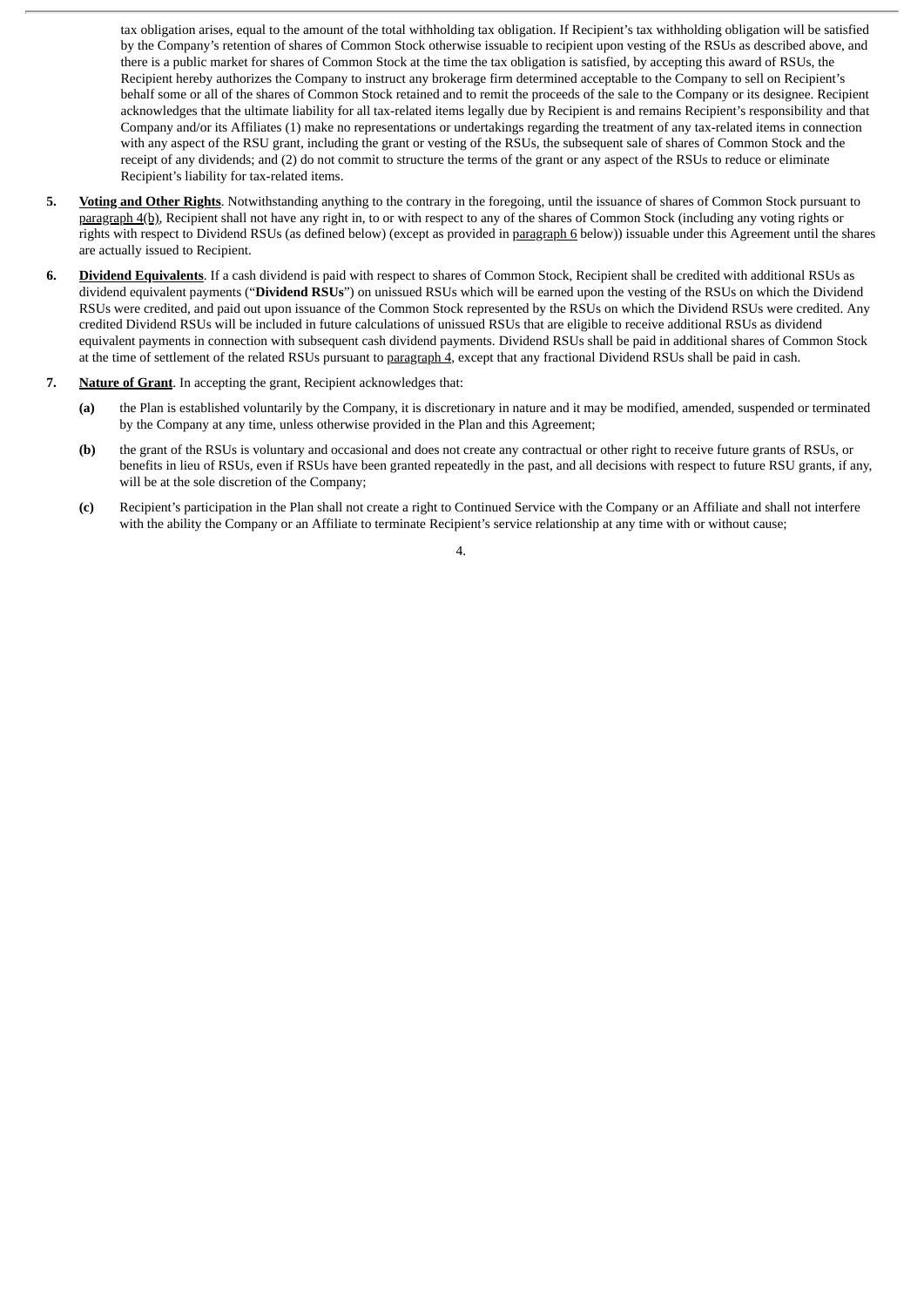- **(d)** Recipient is voluntarily participating in the Plan;
- **(e)** the RSUs are an extraordinary benefit and is not part of normal or expected compensation or salary for any purposes, including, but not limited to, calculating any severance, resignation, termination, redundancy, end of service payments, bonuses, long-service awards, pension or retirement benefits or similar payments and in no event should be considered as compensation for, or relating in any way to, past services for the Company or an Affiliate;
- **(f)** the future value of the underlying shares of Common Stock is unknown and cannot be predicted with certainty, and if Recipient vests in the RSUs and obtains shares of Common Stock, the value of those shares may increase or decrease in value; and
- **(g)** in consideration of the grant of the RSUs, no claim or entitlement to compensation or damages shall arise from termination of the RSUs or diminution in value of the RSUs or shares of Common Stock acquired through vesting of the RSUs resulting from termination of Recipient's Continuous Service by the Company or an Affiliate (for any reason whatsoever) and Recipient irrevocably releases the Company and its Affiliates from any such claim that may arise; if, notwithstanding the foregoing, any such claim is found by a court of competent jurisdiction to have arisen, then, by signing this Agreement, Recipient shall be deemed irrevocably to have waived his or her entitlement to pursue such claim.
- **8. Electronic Delivery**. The Company may, in its sole discretion, decide to deliver any documents related to the RSUs and participation in the Plan or future RSUs that may be granted under the Plan by electronic means or to request Recipient consent to participate in the Plan by electronic means. Recipient hereby consents to receive such documents by electronic delivery and, if requested, to agree to participate in the Plan through an on-line or electronic system established and maintained by the Company or another third party designated by the Company.
- 9. Taxable Event. Recipient acknowledges that the issuance/vesting/settlement of the RSUs will have significant tax consequences to Recipient and Recipient is hereby advised to consult with Recipient's own tax advisors concerning such tax consequences. A general description of the U.S. federal income tax consequences related to RSUs is set forth in the Plan prospectus.
- **10. Amendment**. Except as otherwise provided in the Plan, this Agreement may be amended only by a writing executed by the Company and Recipient which specifically states that it is amending this Agreement. Notwithstanding the foregoing, and except as otherwise provided in the Plan, this Agreement may be amended solely by the Committee by a writing which specifically states that it is amending this Agreement, so long as a copy of such amendment is delivered to Recipient, and provided that no such amendment materially adversely affecting Recipient's rights hereunder may be made without Recipient's written consent. Without limiting the foregoing, the Committee reserves the right to change, by written notice to Recipient, the provisions of this Agreement in any way it may deem necessary or advisable to carry out the purpose of the grant as a result of any change in applicable laws or regulations or any future law, regulation, ruling, or judicial decision, provided that any such change will be applicable only to rights relating to that portion of the award which is then subject to restrictions as provided herein.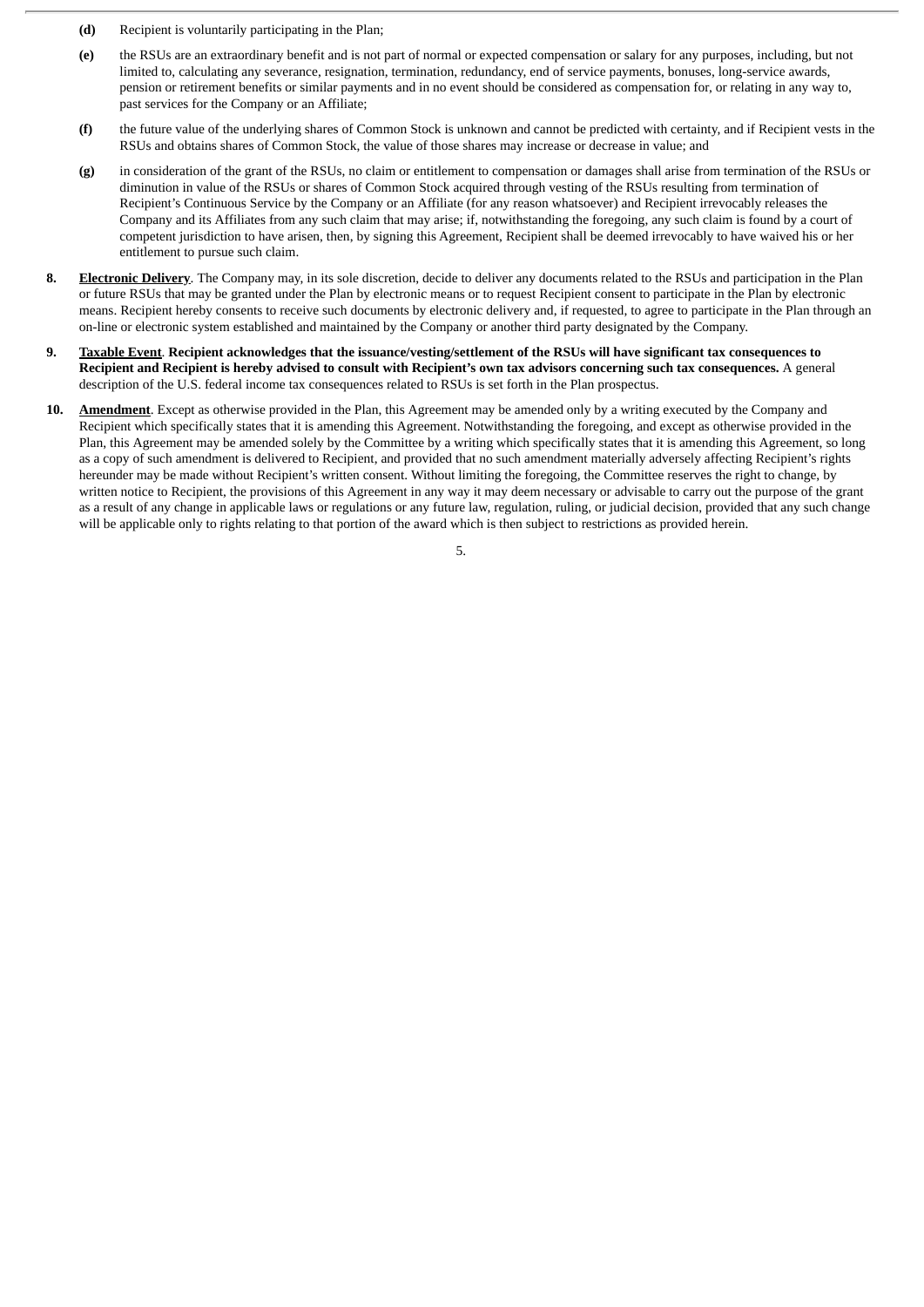### **11. Miscellaneous**.

- **(a)** The rights and obligations of the Company under this Agreement will be transferable by the Company to any one or more persons or entities, and all covenants and agreements hereunder will inure to the benefit of, and be enforceable by the Company's successors and assigns.
- **(b)** Recipient agrees upon request to execute any further documents or instruments necessary or desirable in the sole determination of the Company to carry out the purposes or intent of this Agreement.
- **(c)** Recipient acknowledges that the RSU award granted to Recipient under the Plan, and its underlying shares of Common Stock, are subject to all general Company policies as amended from time to time, including the Company's insider trading policies.
- **(d)** To the extent applicable, this Agreement and the RSUs shall be interpreted in accordance with Section 409A of the Code and Department of Treasury regulations and other interpretive guidance issued thereunder. The RSUs are not intended to constitute "nonqualified deferred compensation" within the meaning of Section 409A of the Code and the Department of Treasury regulations and other interpretive guidance issued thereunder. For purposes of Section 409A of the Code (including, without limitation, for purposes of Treasury Regulation Section 1.409A-2(b)(2)(iii)), each payment that Recipient may be eligible to receive under this Agreement shall be treated as a separate and distinct payment. Notwithstanding anything to the contrary in the Plan, if the RSUs constitute "deferred compensation" under Section 409A of the Code and Recipient is a "specified employee" for purposes of Section 409A of the Code, no distribution or payment of any amount that is due because of Recipient's "separation from service" (as defined in Section 409A of the Code without regard to alternative definitions thereunder) will be issued or paid (a) unless Recipient's termination of Continuous Service is a "separation from service" and (b) before the date this six (6) months following the date of Recipient's "separation from service" or, if earlier, the date of the Participant's death, unless such distribution or payment can be made in a manner that complies with Section 409A of the Code, and any amounts so deferred will be paid in a lump sum on the day after such six (6) month period elapses.
- **12. Severability**. The provisions of this Agreement shall be deemed to be severable and the invalidity or unenforceability of any provision shall not affect the validity or enforceability of the other provisions hereof. If any provision of this Agreement, or the application thereof to any person or any circumstance, is held to be invalid or unenforceable under present or future laws effective during the term of this Agreement, such provision shall be fully severed, and in lieu thereof there shall automatically be added as part of this Agreement a suitable and equitable provision in order to carry out, so far as may be valid and enforceable, the intent and purpose of such invalid or unenforceable provision.
- **13. Governing Law**. This Agreement will be governed by and construed in accordance with the laws of the State of Delaware and applicable federal law.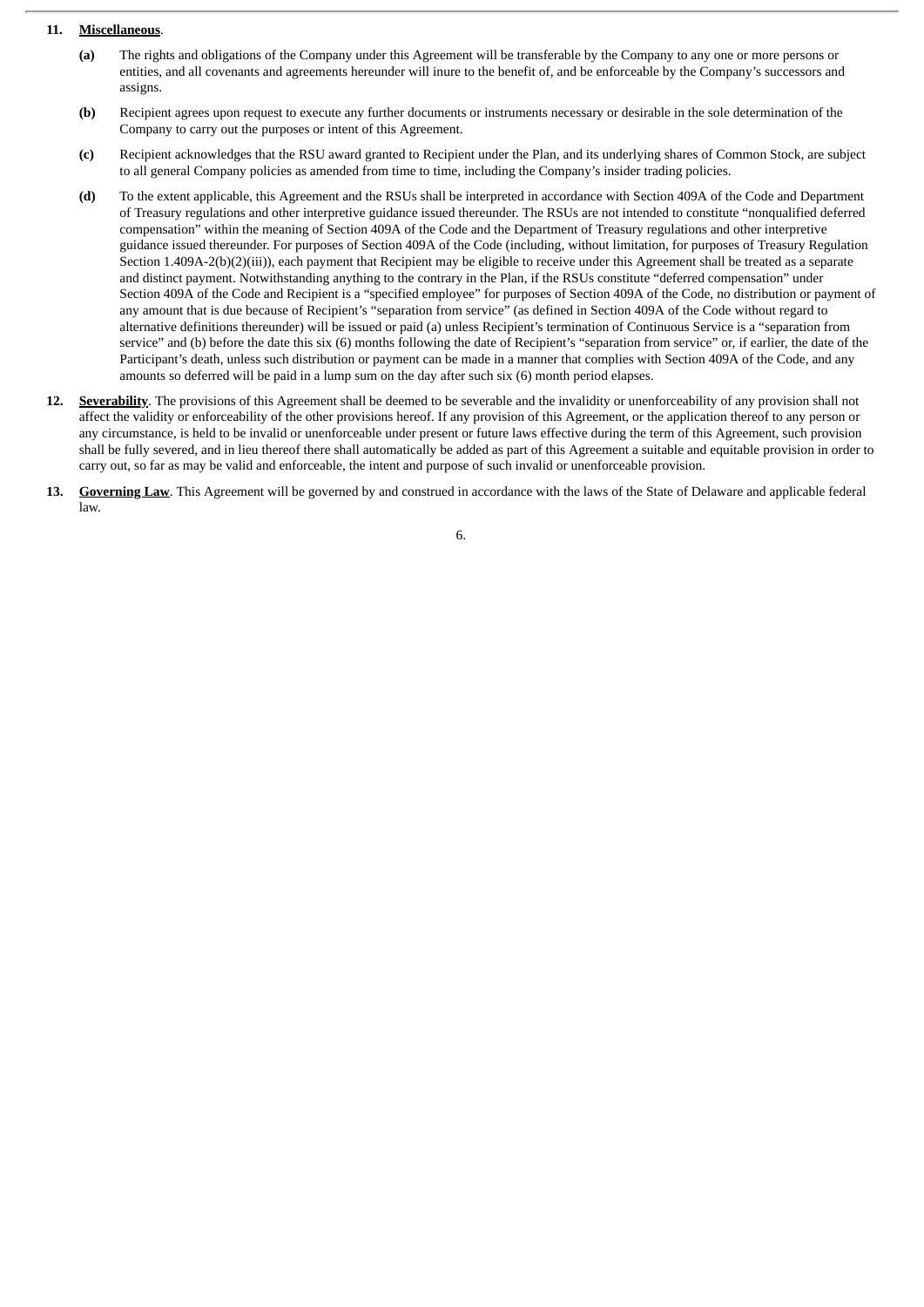### **14. Irrevocable Arbitration of Disputes**.

- (a) To the extent permissible by applicable law, you and the Company agree that any dispute, controversy or claim arising hereunder or in any way related to this Agreement, its interpretation, enforceability, or applicability, that cannot be resolved by mutual agreement of the parties shall be submitted to binding arbitration. The parties agree that arbitration is the parties' only recourse for such claims and hereby waive the right to pursue such claims in any other forum, unless otherwise provided by law. Any court action involving a dispute which is not subject to arbitration shall be stayed pending arbitration of arbitrable disputes.
- (b) You and the Company agree that the arbitrator shall have the authority to issue provisional relief. You and the Company further agree that each has the right, pursuant to California Code of Civil Procedure Section 1281.8, to apply to a court for a provisional remedy in connection with an arbitrable dispute so as to prevent the arbitration from being rendered ineffective.
- (c) Any demand for arbitration shall be in writing and must be communicated to the other party prior to the expiration of the **applicable statute of limitations.**
- (d) The arbitration shall be administered by JAMS pursuant to its Employment Arbitration Rules and Procedures. The rules may be found online at www.jamsadr.org. The arbitration shall be conducted in San Diego by a former or retired judge or attorney with at least ten (10) years' experience in employment-related disputes, or a non-attorney with like experience in the area of dispute, who shall have the power to hear motions, control discovery, conduct hearings and otherwise do all that is necessary to resolve the matter. The parties must mutually agree on the arbitrator. If the parties cannot agree on the arbitrator after their best efforts, an arbitrator will be selected from JAMS pursuant to its Employment Arbitration Rules and Procedures. The Company shall pay the costs of the arbitrator's fees and all administrative costs of the arbitration in excess of any court filing fee Recipient would have **incurred to initiate suit in court.**
- (e) The arbitration will be decided upon a written decision of the arbitrator stating the essential findings and conclusions upon which the award is based. The arbitrator shall have the authority to award damages, if any, and attorneys' fees and costs to the extent that they are available under applicable law(s). The arbitration award shall be final and binding, and may be entered as a judgment in any court having competent jurisdiction. Either party may seek review pursuant to California Code of Civil **Procedure Section 1286, et seq.**
- (f) It is expressly understood that the parties irrevocably agree to arbitrate any dispute identified above and have chosen arbitration to avoid the burdens, costs and publicity of a court proceeding, and the arbitrator is expected to handle all aspects of the matter, including discovery and any hearings, in such a way as to minimize the expense, time, burden and publicity of the process, while assuring a fair and just result. In particular, the parties expect that the arbitrator will limit discovery by controlling the amount of discovery that may be taken (e.g., the number of depositions or interrogatories) and by restricting the scope of discovery only to those matters clearly relevant to the dispute. However, at a minimum, each party will be entitled to at least one (1) deposition and **shall have access to essential documents and witnesses as determined by the arbitrator.**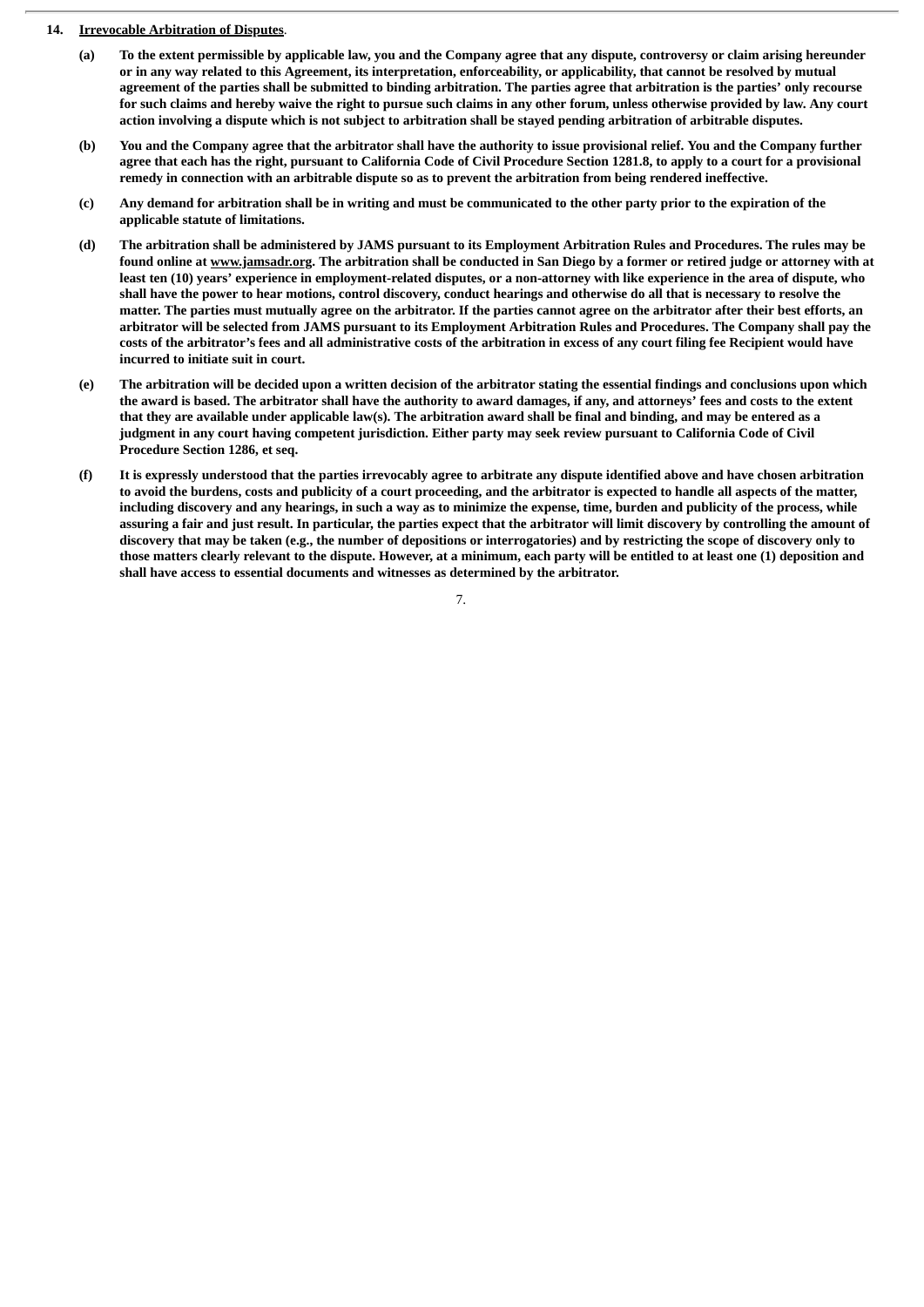### (g) The provisions of this paragraph shall survive the expiration or termination of the Agreement, and shall be binding upon the **parties.**

15. Data Privacy. Recipient hereby explicitly and unambiquously consents to the collection, use and transfer, in electronic or other form, of his or her personal data as described in this document by and among, as applicable, the Company and its Affiliates for the exclusive purpose of *implementing, administering and managing Recipient's participation in the Plan.*

Recipient understands that the Company and its Affiliates may hold certain personal information about Recipient, including, but not limited to, Recipient's name, home address and telephone number, date of birth, social insurance number or other identification number, salary, nationality, job title, any shares of stock or directorships held in the Company, details of all RSUs or any other entitlement to shares of stock awarded, canceled, exercised, vested, unvested or outstanding in Recipient's favor, for the purpose of implementing, administering and managing the Plan ("Data"). Recipient understands that Data may be transferred to any third parties assisting in the implementation, administration and management of the Plan, that these Data recipients may be located in Recipient's country or elsewhere, and that the Data recipients' country may have different data privacy laws and protections than Recipient's country. Recipient understands that he or she may request a list with the names and addresses of any potential recipients of the Data by contacting the local human resources representative. Recipient authorizes the recipients to receive, possess, use, retain and transfer the Data, in electronic or other form, for the sole purpose of implementing, administering and managing Recipient's participation in the Plan, including any requisite transfer of such Data as may be required to a broker or other third party with whom Recipient may elect to deposit any RSUs or shares of Common Stock. Recipient understands that Data will be held only as long as is necessary to implement, administer and manage Recipient's participation in the Plan. Recipient understands that he or she may, at any time, view Data, request additional information about the storage and processing of Data, require any necessary amendments to Data or refuse or withdraw the consents herein, without cost, by contacting in writing the local human resources representative. Recipient understands, however, that refusing or withdrawing consent may affect Recipient's ability to participate in the Plan. For more information on the consequences of refusal to consent or withdrawal of consent, Recipient understands that he or she may contact the local human resources representative.

**16. Language**. If you have received this Agreement or any other document related to the Plan translated into a language other than English and if the translated version is different than the English version, the English version will control.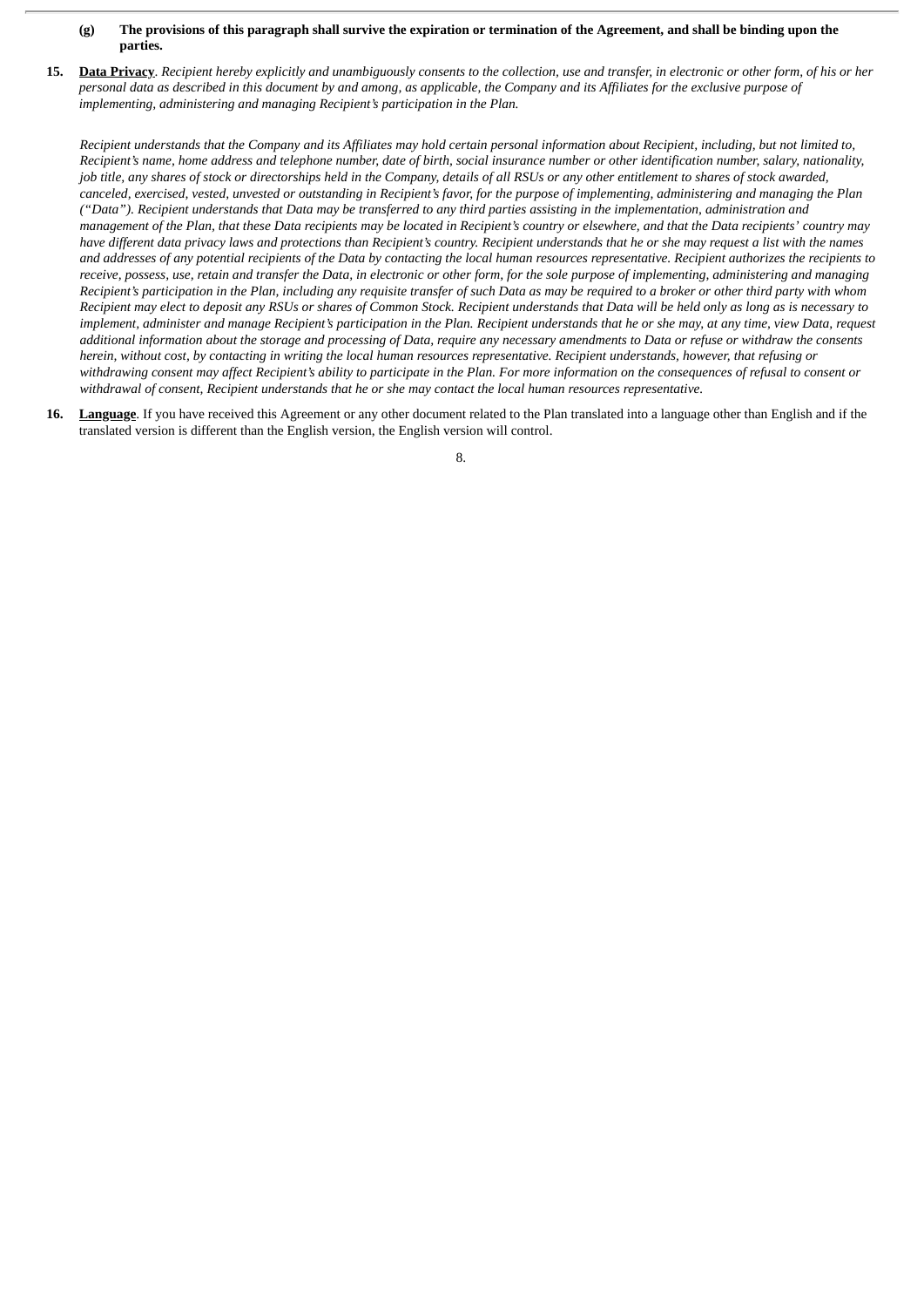IN WITNESS WHEREOF, the Company and Recipient have executed this Agreement effective as of the Effective Grant Date.

### **CALLAWAY GOLF COMPANY RECIPIENT**

By: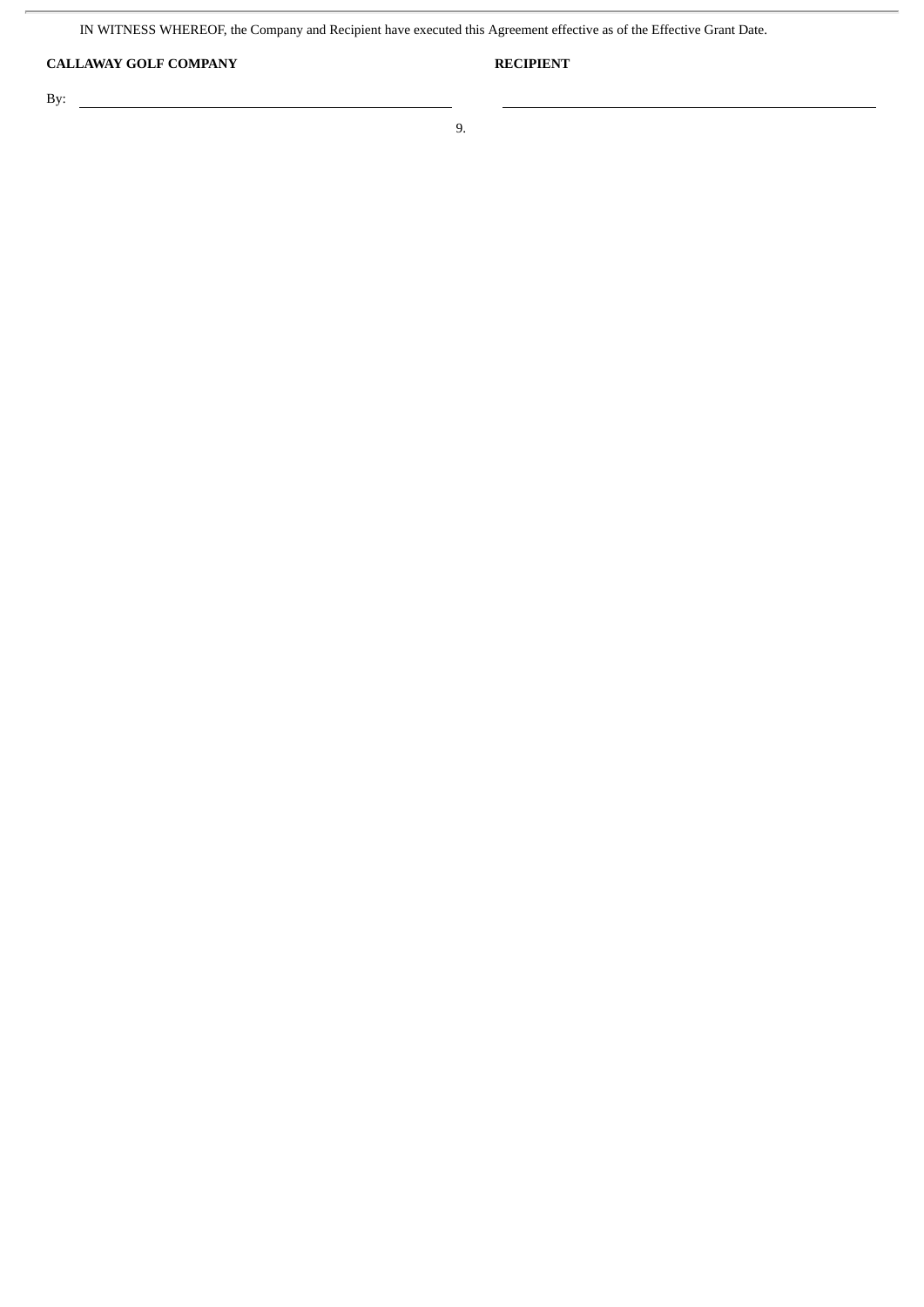### **EXHIBIT A**

The term "**Substantial Cause**" shall have the meaning ascribed such term in Recipient's employment agreement with the Company and, if Recipient does not have an employment agreement with the Company defining such term, then "Cause" shall mean Recipient's (1) failure to substantially perform his or her duties; (2) misconduct, including but not limited to, use or possession of illegal drugs during work and/or any other action that is damaging or detrimental in a significant manner to the Company; (3) conviction of, or plea of guilty or nolo contendere to, a felony; or (4) failure to cooperate with, or any attempt to obstruct or improperly influence, any investigation authorized by the Board or any governmental or regulatory agency.

The term "**Good Reason**" shall have the meaning ascribed such term in Recipient's employment agreement with the Company and, if Recipient does not have an employment agreement with the Company defining such term, then "Good Reason" shall mean (1) the Company's material breach of any employment agreement between the Company and Recipient; (2) any material diminishment in the title, position, duties, responsibilities or status that Recipient had with the Company, as a publicly traded entity, immediately prior to the Change in Control; (3) any material reduction of Recipient's base salary provided to Recipient immediately prior to the Change in Control; or (4) any requirement that Recipient relocate or any assignment to Recipient of duties that would make it unreasonably difficult for Recipient to maintain the principal residence Recipient had immediately prior to the Change in Control. Within ninety (90) days of the date Recipient knows, or should have known, that Recipient has Good Reason to resign his or her employment, Recipient shall notify the Company in writing of the Good Reason and Recipient's intent to terminate his or her employment for Good Reason no earlier than thirty (30) days later. The Company shall then have thirty (30) days to cure the condition underlying Recipient's notice or inform Recipient, in writing, of its intent not to do so. If the Company fails to cure the condition, or states that it does not intend to attempt to cure the condition underlying Recipient's notice, then Recipient shall have the right to terminate for Good Reason no later than ninety (90) days following the expiration of the cure period or the written statement of intent not to cure.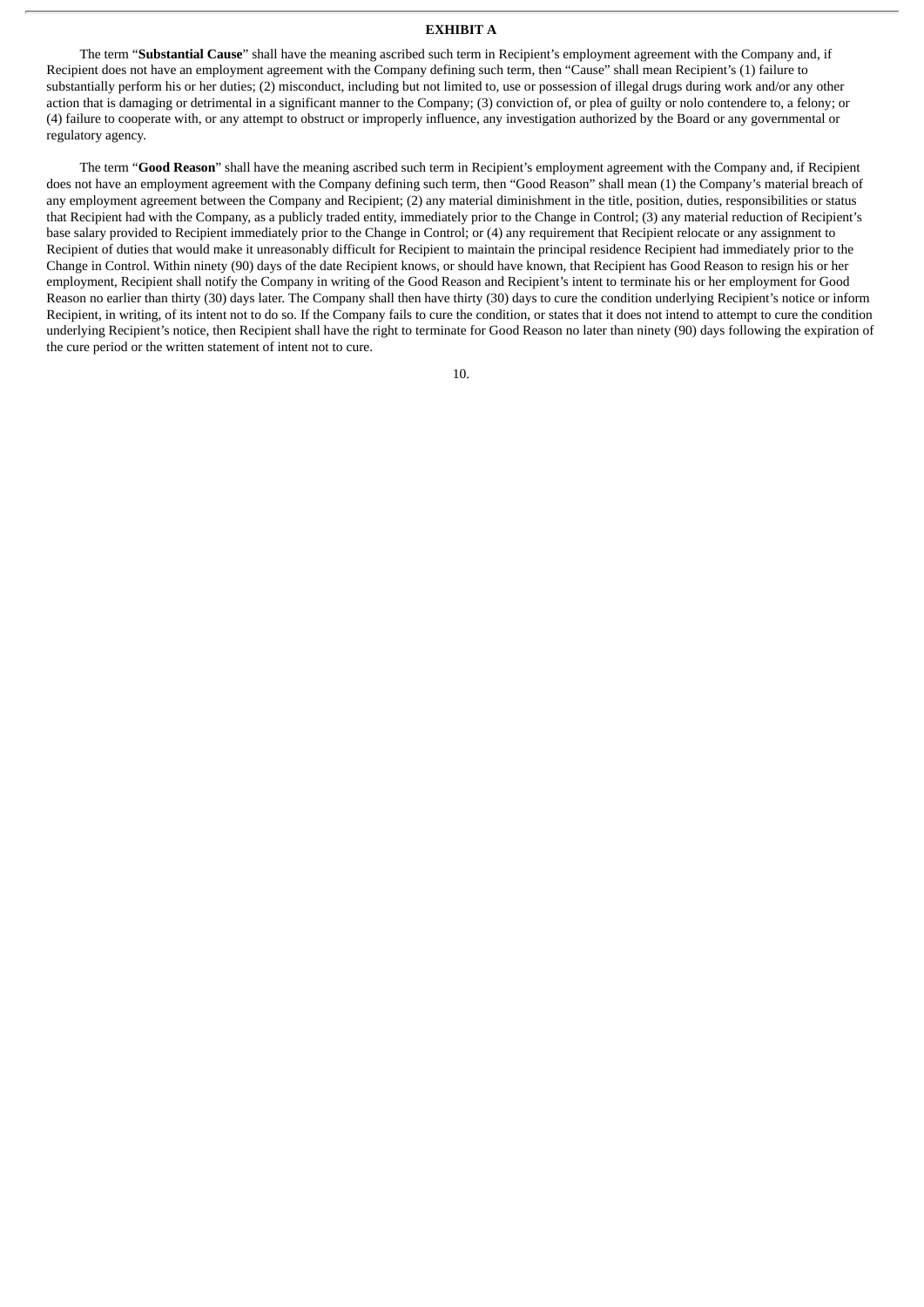### <span id="page-29-0"></span>**CONSENT OF INDEPENDENT REGISTERED PUBLIC ACCOUNTING FIRM**

We consent to the incorporation by reference in this Registration Statement on Form S-8 of our reports dated March 1, 2022, relating to the financial statements of Callaway Golf Company and subsidiaries (the "Company") and the effectiveness of the Company's internal control over financial reporting, appearing in the Annual Report on Form 10-K of the Company for the year ended December 31, 2021.

/s/ Deloitte & Touche LLP

Costa Mesa, California

May 25, 2022